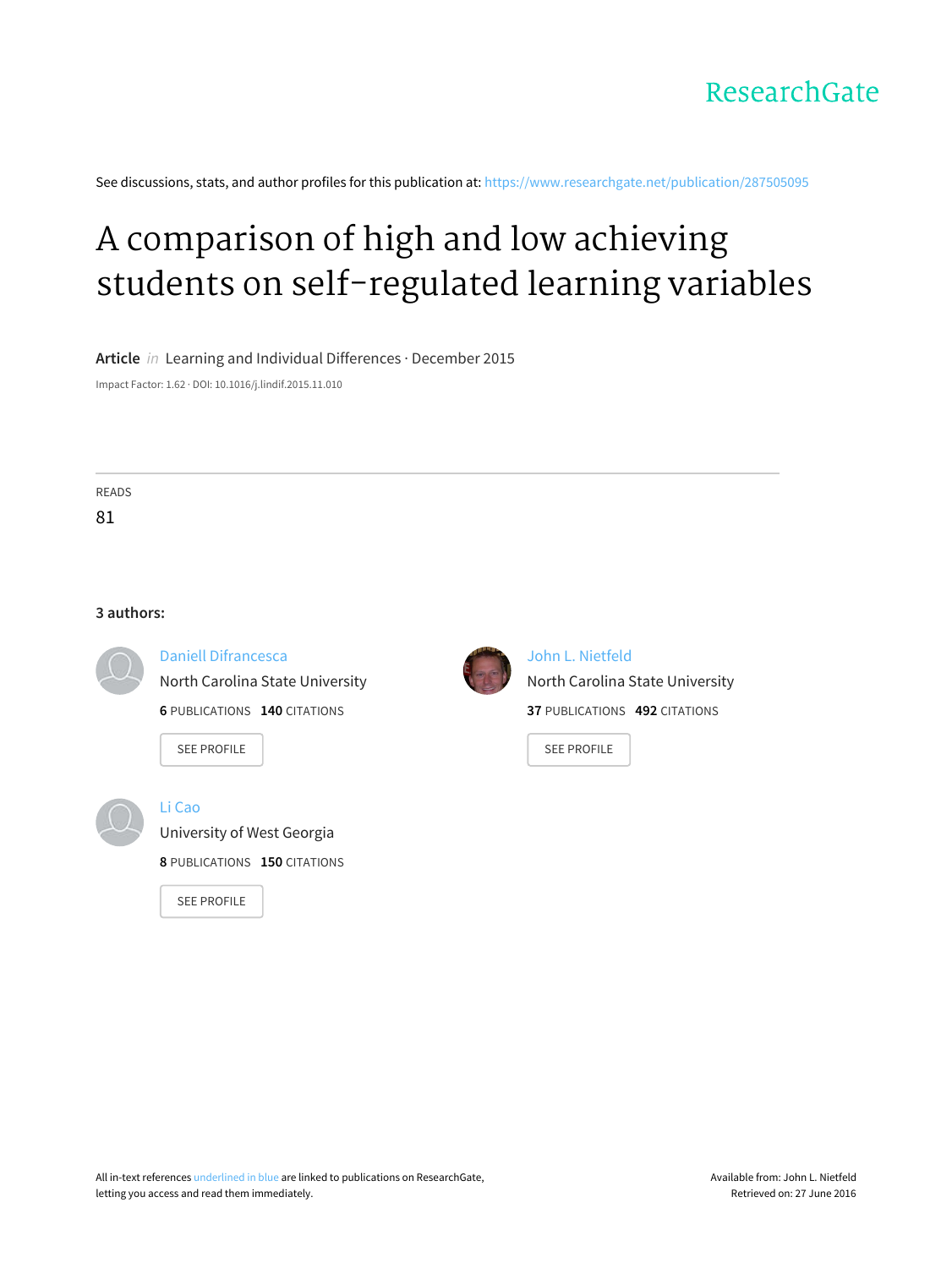# **ARTICLE IN PRESS**

Learning and Individual Differences xxx (2015) xxx–xxx



Contents lists available at ScienceDirect

# Learning and Individual Differences



journal homepage: <www.elsevier.com/locate/lindif>

# A comparison of high and low achieving students on self-regulated learning variables

## Daniell DiFrancesca <sup>a,\*</sup>, John L. Nietfeld <sup>b</sup>, Li Cao <sup>c</sup>

<sup>a</sup> Lawrence University, United States

<sup>b</sup> North Carolina State University, United States

<sup>c</sup> University of West Georgia, United States

#### article info abstract

Article history: Received 29 May 2014 Received in revised form 31 August 2015 Accepted 26 November 2015 Available online xxxx

Keywords: Self-regulated learning Metacognition Self-efficacy High and low achieving students

Prior research has established the importance of self-regulated learning (SRL) skills for academic achievement. However, efforts to identify and subsequently remediate students' SRL in classroom contexts are still in the early stages of development. This study sought to examine individual differences in low and high achieving college students  $(N = 41)$  in a classroom-based context in order to begin to inform remediation and intervention efforts. Results indicated no initial differences between high and low achieving students on prior knowledge, general ability, or self-efficacy. However, important differences emerged on metacognitive monitoring, reported use of low-level study strategies, and self-efficacy over the duration of the course. Test performance measured early in the course, but not baseline measures of SRL components or prior knowledge, was predictive of summative course achievement. Self-report measures of SRL did not align with measures of achievement, monitoring judgments, or interview data, indicating that these measures should be used with caution when examining SRL skills in college classroom contexts. Implications related to the development SRL skills are discussed.

© 2015 Elsevier Inc. All rights reserved.

#### 1. Introduction

An emphasis on passive memorization and the recitation of factual information is no longer accepted within instructional contexts. Instead, the focus has shifted to equipping students to become self-regulated, lifelong learners (Cohen, 2012; Luftenegger et al., 2012; [Winne, 2013](https://www.researchgate.net/publication/291283901_Learning_Strategies_Study_Skills_and_Self-Regulated_Learning_in_Postsecondary_Education?el=1_x_8&enrichId=rgreq-41c79f884023829bac0215c08e508d0f-XXX&enrichSource=Y292ZXJQYWdlOzI4NzUwNTA5NTtBUzozMjM0NDQ5Njc3MDY2MjhAMTQ1NDEyNjY5NzU2Nw==)). Contemporary learners encounter greater volumes of information in shorter time frames, increasing their need to efficiently and effectively take in new information ([Bembenutty, Cleary, & Kitsantas, 2013;](https://www.researchgate.net/publication/281465086_Applications_of_self-regulated_learning_across_diverse_disciplines_A_tribute_to_Barry_J_Zimmerman?el=1_x_8&enrichId=rgreq-41c79f884023829bac0215c08e508d0f-XXX&enrichSource=Y292ZXJQYWdlOzI4NzUwNTA5NTtBUzozMjM0NDQ5Njc3MDY2MjhAMTQ1NDEyNjY5NzU2Nw==) Cohen, 2012; [Winne, 2013](https://www.researchgate.net/publication/291283901_Learning_Strategies_Study_Skills_and_Self-Regulated_Learning_in_Postsecondary_Education?el=1_x_8&enrichId=rgreq-41c79f884023829bac0215c08e508d0f-XXX&enrichSource=Y292ZXJQYWdlOzI4NzUwNTA5NTtBUzozMjM0NDQ5Njc3MDY2MjhAMTQ1NDEyNjY5NzU2Nw==)). Individuals who are self-regulated have the skills necessary to monitor and control their learning, adjusting to the changing demands in their learning environment (Cohen, 2012; Wolters, 2003, [2004](https://www.researchgate.net/publication/238771295_Advancing_Achievement_Goal_Theory_Using_Goal_Structures_and_Goal_Orientations_to_Predict_Students); [Wolters & Pintrich, 2001;](https://www.researchgate.net/publication/280745609_Contextual_differences_in_student_motivation_and_self-regulated_learning_in_mathematics_English_and_social_studies_classrooms?el=1_x_8&enrichId=rgreq-41c79f884023829bac0215c08e508d0f-XXX&enrichSource=Y292ZXJQYWdlOzI4NzUwNTA5NTtBUzozMjM0NDQ5Njc3MDY2MjhAMTQ1NDEyNjY5NzU2Nw==) Zimmerman, 2008). Although research efforts have confirmed the importance of selfregulated learning (SRL), more clarification is needed with regard to individual differences in SRL between students who are more versus less successful in classroom contexts. Moreover, an understanding of the alignment of various measurement approaches and the ability of such approaches to predict achievement is also still needed. As researchers attempt to define and facilitate the processes that encourage effective self-regulation, it is important to determine where to focus these efforts.

E-mail address: [difrancd@lawrence.edu](mailto:difrancd@lawrence.edu) (D. DiFrancesca).

<http://dx.doi.org/10.1016/j.lindif.2015.11.010> 1041-6080/© 2015 Elsevier Inc. All rights reserved.

The current study tracked students through a semester long college course with embedded SRL activities that were intended to simultaneously encourage and assess SRL. These activities included the setting, tracking, and revising of course goals, performance monitoring judgments, as well as the reporting of cognitive strategy use and self-efficacy. The goal of this process was to identify important differences and changes in SRL between high- and low-performing students in order to better understand the dynamics of SRL skills in a classroom context.

### 2. Relevant literature

#### 2.1. Research in self-regulated learning

SRL can be described as the effective regulation of one's own learning in the pursuit of personal goals (Nietfeld, Shores, & Hoffmann, 2014). According to Zimmerman and Campillo's (2003) social cognitive model, metacognition, motivation, and learner behaviors are the three key components of SRL that influence achievement (Zimmerman & Moylan, 2009). Winne and Hadwin's (1998) information-processing based model of self-regulation relies heavily on metacognitive monitoring and control as the hub of SRL processes. The current study is theoretically situated as a combination of both the social-cognitive and information-processing perspectives as it focuses on the interplay between the metacognitive regulation strategies and motivational variables, i.e., beliefs, goals, and interests (Pintrich, 2000; Winne & Hadwin, 1998; Zimmerman, 2000). Research shows that students who

<sup>⁎</sup> Corresponding author at: Lawrence University, 118 Briggs Hall, Appleton, WI 54911, United States.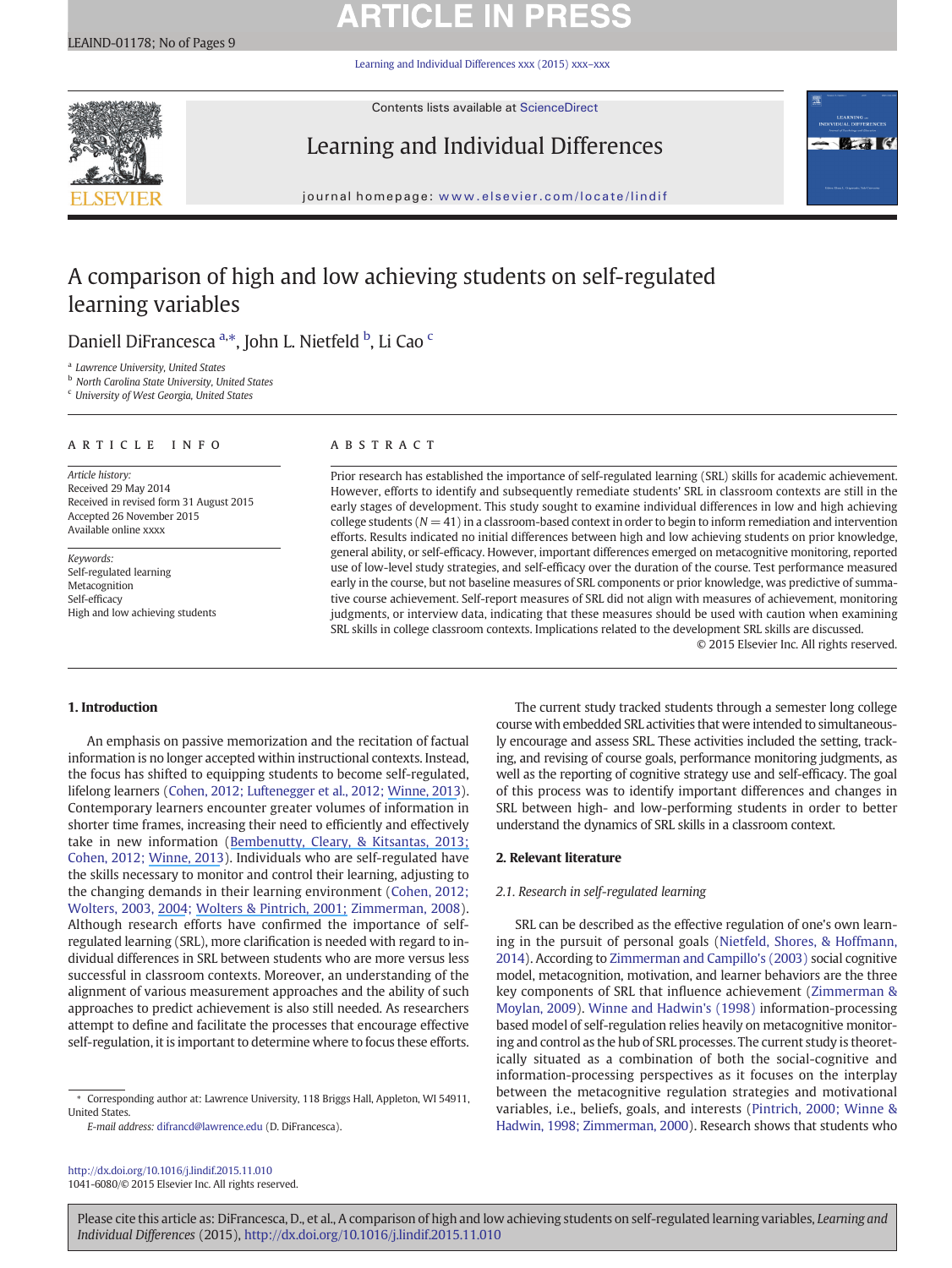can self-regulate their learning processes have higher levels of achievement [\(Pintrich & De Groot, 1990;](https://www.researchgate.net/publication/280758090_Motivational_and_Self-Regulated_Learning_Components_of_Classroom_Academic_Performance?el=1_x_8&enrichId=rgreq-41c79f884023829bac0215c08e508d0f-XXX&enrichSource=Y292ZXJQYWdlOzI4NzUwNTA5NTtBUzozMjM0NDQ5Njc3MDY2MjhAMTQ1NDEyNjY5NzU2Nw==) [Zimmerman, 1990](https://www.researchgate.net/publication/243775466_Self-Regulated_Learning_and_Academic_Achievement_An_Overview?el=1_x_8&enrichId=rgreq-41c79f884023829bac0215c08e508d0f-XXX&enrichSource=Y292ZXJQYWdlOzI4NzUwNTA5NTtBUzozMjM0NDQ5Njc3MDY2MjhAMTQ1NDEyNjY5NzU2Nw==), 2008). Students, however, vary greatly in their ability to regulate their own learning.

Over the past three decades, understanding and improving SRL has emerged as an important area in the study of learning (Bembenutty, 2011; [Dinsmore, Alexander, & Loughlin, 2008;](https://www.researchgate.net/publication/225715021_Focusing_the_Conceptual_Lens_on_Metacognition_Self-regulation_and_Self-regulated_Learning?el=1_x_8&enrichId=rgreq-41c79f884023829bac0215c08e508d0f-XXX&enrichSource=Y292ZXJQYWdlOzI4NzUwNTA5NTtBUzozMjM0NDQ5Njc3MDY2MjhAMTQ1NDEyNjY5NzU2Nw==) Hacker, Dunlosky, & Graesser, 2009; Schunk & Zimmerman, 2008; Winne & Perry, 2000; [Zimmerman & Schunk, 2011](https://www.researchgate.net/publication/233896331_Self-Regulation_of_Learning_and_Performance?el=1_x_8&enrichId=rgreq-41c79f884023829bac0215c08e508d0f-XXX&enrichSource=Y292ZXJQYWdlOzI4NzUwNTA5NTtBUzozMjM0NDQ5Njc3MDY2MjhAMTQ1NDEyNjY5NzU2Nw==)). Numerous research studies have focused on improving SRL through classroom based interventions (e.g., [Ames &](https://www.researchgate.net/publication/232595363_Achievement_Goals_in_the_Classroom_Students) [Archer, 1988;](https://www.researchgate.net/publication/232595363_Achievement_Goals_in_the_Classroom_Students) [Bembenutty et al., 2013;](https://www.researchgate.net/publication/281465086_Applications_of_self-regulated_learning_across_diverse_disciplines_A_tribute_to_Barry_J_Zimmerman?el=1_x_8&enrichId=rgreq-41c79f884023829bac0215c08e508d0f-XXX&enrichSource=Y292ZXJQYWdlOzI4NzUwNTA5NTtBUzozMjM0NDQ5Njc3MDY2MjhAMTQ1NDEyNjY5NzU2Nw==) [Pintrich & De Groot, 1990;](https://www.researchgate.net/publication/280758090_Motivational_and_Self-Regulated_Learning_Components_of_Classroom_Academic_Performance?el=1_x_8&enrichId=rgreq-41c79f884023829bac0215c08e508d0f-XXX&enrichSource=Y292ZXJQYWdlOzI4NzUwNTA5NTtBUzozMjM0NDQ5Njc3MDY2MjhAMTQ1NDEyNjY5NzU2Nw==) Sinkavich, 1991; Waters & Schneider, 2010; [Wolters & Pintrich, 2001](https://www.researchgate.net/publication/280745609_Contextual_differences_in_student_motivation_and_self-regulated_learning_in_mathematics_English_and_social_studies_classrooms?el=1_x_8&enrichId=rgreq-41c79f884023829bac0215c08e508d0f-XXX&enrichSource=Y292ZXJQYWdlOzI4NzUwNTA5NTtBUzozMjM0NDQ5Njc3MDY2MjhAMTQ1NDEyNjY5NzU2Nw==)). For instance, one college-based intervention was aimed at improving struggling students' metacognitive calibration and motivation by assisting students to interpret grades as feedback for improvement, rather than signs of failure ([Zimmerman & Moylan, 2009](https://www.researchgate.net/publication/285323162_Self-regulation_Where_metacognition_and_motivation_intersect?el=1_x_8&enrichId=rgreq-41c79f884023829bac0215c08e508d0f-XXX&enrichSource=Y292ZXJQYWdlOzI4NzUwNTA5NTtBUzozMjM0NDQ5Njc3MDY2MjhAMTQ1NDEyNjY5NzU2Nw==)). This intervention employed frequent short quizzes to provide feedback and allowed participants to make corrections, guiding them in self-reflection. Participants in the experimental group outperformed control participants and were more calibrated on pre-task judgments. In another classroom intervention study, Cao and Nietfeld (2007a) reported that college students' awareness of the difficulties in learning the class content, poor test performance, and exposure to various study strategies did not influence their subsequent strategy use, as students continued to implement ineffective study strategies. Students' habitual use of ineffective strategies presents challenges to interventions designed to improve SRL. This finding suggests that self-report metacognitive awareness does not automatically lead to utilization of metacognitive strategies.

One potential approach to better understand how to improve SRL is to compare the relevant characteristics of high and low achieving students ([Nandagopal & Ericsson, 2012](https://www.researchgate.net/publication/257454976_An_expert_performance_approach_to_the_study_of_individual_differences_in_self-regulated_learning_activities_in_upper-level_college_students?el=1_x_8&enrichId=rgreq-41c79f884023829bac0215c08e508d0f-XXX&enrichSource=Y292ZXJQYWdlOzI4NzUwNTA5NTtBUzozMjM0NDQ5Njc3MDY2MjhAMTQ1NDEyNjY5NzU2Nw==)). Following this approach, Proctor, Prevatt, Adams, and Reaser (2006) compared normalachieving and academically struggling college students on selfreported study skills. Using the Learning and Study Strategies Inventory (LASSI; [Weinstein & Palmer, 2002](https://www.researchgate.net/publication/260296793_Learning_and_Study_Strategies_Inventory_LASSI_Users_Manual?el=1_x_8&enrichId=rgreq-41c79f884023829bac0215c08e508d0f-XXX&enrichSource=Y292ZXJQYWdlOzI4NzUwNTA5NTtBUzozMjM0NDQ5Njc3MDY2MjhAMTQ1NDEyNjY5NzU2Nw==)), Proctor et al., found that students with low GPAs struggled with study skills and scored lower than those with high GPAs on several sub-scales including anxiety, attitude, concentration, information processing, motivation, selecting main ideas, time management, and test strategies. Similar results were found in several other comparisons of different student groups (e.g., learning disabled vs. non-learning disabled, clinic referred vs. not referred), indicating that remediation in these areas could be advantageous for low performing students. Yip (2007, [2009](https://www.researchgate.net/publication/233159814_Differences_between_high_and_low_academic_achieving_university_students_in_learning_and_study_strategies_A_further_investigation?el=1_x_8&enrichId=rgreq-41c79f884023829bac0215c08e508d0f-XXX&enrichSource=Y292ZXJQYWdlOzI4NzUwNTA5NTtBUzozMjM0NDQ5Njc3MDY2MjhAMTQ1NDEyNjY5NzU2Nw==)) also compared high and low achieving college students in their use of study strategies. In one study (Yip, 2007) students from Hong Kong were administered a reduced version of the LASSI to identify differences between the high and low achieving students. Results showed a significant difference between the two groups on nine of the ten sub-scales (anxiety was not significantly different). [Yip \(2009\)](https://www.researchgate.net/publication/233159814_Differences_between_high_and_low_academic_achieving_university_students_in_learning_and_study_strategies_A_further_investigation?el=1_x_8&enrichId=rgreq-41c79f884023829bac0215c08e508d0f-XXX&enrichSource=Y292ZXJQYWdlOzI4NzUwNTA5NTtBUzozMjM0NDQ5Njc3MDY2MjhAMTQ1NDEyNjY5NzU2Nw==) repeated this study using distance education students and found significant differences between high and low achieving students on all ten sub-scales. Finally, Nandagopal and Ericsson (2012) examined college students majoring in bioscience and found that those with higher pre-existing grade-point averages did not spend more time studying but rather reported using a wider variety of study strategies including high-level approaches that emphasized the organization and transformation of knowledge while learning.

While these studies increased our understanding of the motivation and strategy use between the high and low achieving students, both Proctor et al.'s and Yip's studies were limited in the use of a single self-report measure of SRL at a single time point. Additionally, the LASSI was administered in the Proctor et al. (2006) study as part of an external study that was seemingly unrelated to the courses or programs in which students were enrolled. Nandagopal and Ericsson (2012) used a more longitudinal approach having students record daily study journals, however their reference point for achievement was prior coursework and their focus did not include motivational or metacognitive variables. It is promising to find significant differences between high and low achieving students of various groups in multiple studies. Yet, these studies lacked the direct comparison of achievement and SRL variables over time within an ongoing classroom context. A variety of measures taken within the context of one specific course could help to more clearly identify the SRL-related differences between these groups and inform future interventions. The present study addressed these issues by examining the differences between high and low achieving students on several class content specific measures related to the course in which their achievement groupings are determined. Additionally, a variety of SRL components (e.g. metacognition, motivation, cognitive strategies, goal setting) were measured repeatedly to create a broad picture of learners in the classroom.

#### 2.2. The role of metacognition in SRL

Originally described by Flavell (1979), metacognition, or knowledge of one's own thinking processes, is a vital component of learning and an important characteristic of SRL. Metacognition is a higher order cognitive process that is generally divided into one's knowledge of cognition and regulation of cognition (Baker & Brown, 1984; Schraw & Moshman, 1995). Having knowledge of cognition means learners understand "their own memories and the way they learn," while regulating cognition describes "how well learners can regulate their own memory and learning" (Sperling, Howard, Staley, & DuBois, 2004, p. 118). Research has shown that learners with high levels of metacognitive skills have advantages in reading comprehension ([Bouffard-Bouchard, 1994](https://www.researchgate.net/publication/254110554_Effect_of_Activating_Conditional_Knowledge_on_Self-efficacy_and_Comprehension_Monitoring?el=1_x_8&enrichId=rgreq-41c79f884023829bac0215c08e508d0f-XXX&enrichSource=Y292ZXJQYWdlOzI4NzUwNTA5NTtBUzozMjM0NDQ5Njc3MDY2MjhAMTQ1NDEyNjY5NzU2Nw==)), writing ([Graham, Harris, & Olinghouse,](https://www.researchgate.net/publication/292019765_Addressing_executive_function_problems_in_writing_An_example_from_the_self-regulated_strategy_development_model?el=1_x_8&enrichId=rgreq-41c79f884023829bac0215c08e508d0f-XXX&enrichSource=Y292ZXJQYWdlOzI4NzUwNTA5NTtBUzozMjM0NDQ5Njc3MDY2MjhAMTQ1NDEyNjY5NzU2Nw==) [2007](https://www.researchgate.net/publication/292019765_Addressing_executive_function_problems_in_writing_An_example_from_the_self-regulated_strategy_development_model?el=1_x_8&enrichId=rgreq-41c79f884023829bac0215c08e508d0f-XXX&enrichSource=Y292ZXJQYWdlOzI4NzUwNTA5NTtBUzozMjM0NDQ5Njc3MDY2MjhAMTQ1NDEyNjY5NzU2Nw==)), and problem solving (McCormick, 2003), and obtain higher levels of achievement [\(Cleary & Zimmerman, 2001;](https://www.researchgate.net/publication/232907923_Self-Regulation_Differences_during_Athletic_Practice_by_Experts_Non-Experts_and_Novices?el=1_x_8&enrichId=rgreq-41c79f884023829bac0215c08e508d0f-XXX&enrichSource=Y292ZXJQYWdlOzI4NzUwNTA5NTtBUzozMjM0NDQ5Njc3MDY2MjhAMTQ1NDEyNjY5NzU2Nw==) Dembo & Seli, 2012; [Tobias & Everson, 2009;](https://www.researchgate.net/publication/285448277_The_importance_of_knowing_what_you_know_A_knowledge_monitoring_framework_for_studying_metacognition_in_education?el=1_x_8&enrichId=rgreq-41c79f884023829bac0215c08e508d0f-XXX&enrichSource=Y292ZXJQYWdlOzI4NzUwNTA5NTtBUzozMjM0NDQ5Njc3MDY2MjhAMTQ1NDEyNjY5NzU2Nw==) [Zimmerman, 1990;](https://www.researchgate.net/publication/243775466_Self-Regulated_Learning_and_Academic_Achievement_An_Overview?el=1_x_8&enrichId=rgreq-41c79f884023829bac0215c08e508d0f-XXX&enrichSource=Y292ZXJQYWdlOzI4NzUwNTA5NTtBUzozMjM0NDQ5Njc3MDY2MjhAMTQ1NDEyNjY5NzU2Nw==) [Zimmerman &](https://www.researchgate.net/publication/233896331_Self-Regulation_of_Learning_and_Performance?el=1_x_8&enrichId=rgreq-41c79f884023829bac0215c08e508d0f-XXX&enrichSource=Y292ZXJQYWdlOzI4NzUwNTA5NTtBUzozMjM0NDQ5Njc3MDY2MjhAMTQ1NDEyNjY5NzU2Nw==) [Schunk, 2011](https://www.researchgate.net/publication/233896331_Self-Regulation_of_Learning_and_Performance?el=1_x_8&enrichId=rgreq-41c79f884023829bac0215c08e508d0f-XXX&enrichSource=Y292ZXJQYWdlOzI4NzUwNTA5NTtBUzozMjM0NDQ5Njc3MDY2MjhAMTQ1NDEyNjY5NzU2Nw==)).

Metacognition is pervasive throughout models of SRL ([Butler &](https://www.researchgate.net/publication/243774262_Feedback_and_Self-Regulated_Learning_A_Theoretical_Synthesis?el=1_x_8&enrichId=rgreq-41c79f884023829bac0215c08e508d0f-XXX&enrichSource=Y292ZXJQYWdlOzI4NzUwNTA5NTtBUzozMjM0NDQ5Njc3MDY2MjhAMTQ1NDEyNjY5NzU2Nw==) [Winne, 1995;](https://www.researchgate.net/publication/243774262_Feedback_and_Self-Regulated_Learning_A_Theoretical_Synthesis?el=1_x_8&enrichId=rgreq-41c79f884023829bac0215c08e508d0f-XXX&enrichSource=Y292ZXJQYWdlOzI4NzUwNTA5NTtBUzozMjM0NDQ5Njc3MDY2MjhAMTQ1NDEyNjY5NzU2Nw==) [Pintrich, 2000](https://www.researchgate.net/publication/243783698_The_Role_of_Goal_Orientation_in_Self-Regulated_Learning?el=1_x_8&enrichId=rgreq-41c79f884023829bac0215c08e508d0f-XXX&enrichSource=Y292ZXJQYWdlOzI4NzUwNTA5NTtBUzozMjM0NDQ5Njc3MDY2MjhAMTQ1NDEyNjY5NzU2Nw==)). During the forethought, performance, and self-reflection phases of SRL, metacognitive processes control learner choices and manage learning outcomes ([Zimmerman & Moylan,](https://www.researchgate.net/publication/285323162_Self-regulation_Where_metacognition_and_motivation_intersect?el=1_x_8&enrichId=rgreq-41c79f884023829bac0215c08e508d0f-XXX&enrichSource=Y292ZXJQYWdlOzI4NzUwNTA5NTtBUzozMjM0NDQ5Njc3MDY2MjhAMTQ1NDEyNjY5NzU2Nw==) [2009](https://www.researchgate.net/publication/285323162_Self-regulation_Where_metacognition_and_motivation_intersect?el=1_x_8&enrichId=rgreq-41c79f884023829bac0215c08e508d0f-XXX&enrichSource=Y292ZXJQYWdlOzI4NzUwNTA5NTtBUzozMjM0NDQ5Njc3MDY2MjhAMTQ1NDEyNjY5NzU2Nw==)). This higher order process coordinates learning by planning, monitoring, and evaluating cognitive processes (Schraw & Moshman, 1995). Metacognition is difficult to "capture," and is measured through a variety of approaches including but not limited to self-reports, observational methods, think alouds, eye-tracking methods, trace data, and monitoring judgments. Monitoring judgments collected by means of confidence judgments were utilized in the current study. These judgments can be taken in real-time during a test or task and can then be transformed into calibration scores that measure the match between one's perception of performance and their actual level of performance (Dunlosky & Metcalfe, 2009; [Nietfeld, Cao, & Osborne,](https://www.researchgate.net/publication/225339577_The_effect_of_distributed_monitoring_exercises_and_feedback_on_performance_monitoring_accuracy_and_self-efficacy_Metacognition_and_Learning_1_159-179?el=1_x_8&enrichId=rgreq-41c79f884023829bac0215c08e508d0f-XXX&enrichSource=Y292ZXJQYWdlOzI4NzUwNTA5NTtBUzozMjM0NDQ5Njc3MDY2MjhAMTQ1NDEyNjY5NzU2Nw==) [2006](https://www.researchgate.net/publication/225339577_The_effect_of_distributed_monitoring_exercises_and_feedback_on_performance_monitoring_accuracy_and_self-efficacy_Metacognition_and_Learning_1_159-179?el=1_x_8&enrichId=rgreq-41c79f884023829bac0215c08e508d0f-XXX&enrichSource=Y292ZXJQYWdlOzI4NzUwNTA5NTtBUzozMjM0NDQ5Njc3MDY2MjhAMTQ1NDEyNjY5NzU2Nw==)). Generally, research has shown that individuals who can accurately judge their learning are more effective learners ([Zimmerman &](https://www.researchgate.net/publication/285323162_Self-regulation_Where_metacognition_and_motivation_intersect?el=1_x_8&enrichId=rgreq-41c79f884023829bac0215c08e508d0f-XXX&enrichSource=Y292ZXJQYWdlOzI4NzUwNTA5NTtBUzozMjM0NDQ5Njc3MDY2MjhAMTQ1NDEyNjY5NzU2Nw==) [Moylan, 2009](https://www.researchgate.net/publication/285323162_Self-regulation_Where_metacognition_and_motivation_intersect?el=1_x_8&enrichId=rgreq-41c79f884023829bac0215c08e508d0f-XXX&enrichSource=Y292ZXJQYWdlOzI4NzUwNTA5NTtBUzozMjM0NDQ5Njc3MDY2MjhAMTQ1NDEyNjY5NzU2Nw==)) and this is reflected in relationships between academic performance and accuracy in judgments [\(Nietfeld & Cao, 2005](https://www.researchgate.net/publication/289077805_Judgement_of_learning_monitoring_accuracy_and_student_performance_in_the_classroom_context?el=1_x_8&enrichId=rgreq-41c79f884023829bac0215c08e508d0f-XXX&enrichSource=Y292ZXJQYWdlOzI4NzUwNTA5NTtBUzozMjM0NDQ5Njc3MDY2MjhAMTQ1NDEyNjY5NzU2Nw==)).

#### 2.3. The role of self-efficacy in SRL

In addition to metacognition, students' SRL is profoundly affected by various motivational factors. One of those factors, self-efficacy, can be described as the belief in the ability to organize and execute actions necessary to attain specific goals ([Bandura, 1997](https://www.researchgate.net/publication/229068345_Self-efficacy_The_Exercise_of_Control_WH?el=1_x_8&enrichId=rgreq-41c79f884023829bac0215c08e508d0f-XXX&enrichSource=Y292ZXJQYWdlOzI4NzUwNTA5NTtBUzozMjM0NDQ5Njc3MDY2MjhAMTQ1NDEyNjY5NzU2Nw==)). Students who believe they will be successful are more likely to be motivated and to achieve success. However, students with low self-efficacy may not only succumb to temptation, but they may let disruptive thoughts interfere with performance [\(Boekaerts, 1995;](https://www.researchgate.net/publication/240240895_Self-regulated_learning_Bridging_the_gap_between_metacognitive_and_metamotivation_theories?el=1_x_8&enrichId=rgreq-41c79f884023829bac0215c08e508d0f-XXX&enrichSource=Y292ZXJQYWdlOzI4NzUwNTA5NTtBUzozMjM0NDQ5Njc3MDY2MjhAMTQ1NDEyNjY5NzU2Nw==) Bong & Skaalvik, 2003; [Pintrich,](https://www.researchgate.net/publication/244959338_A_Motivational_Science_Perspective_on_the_Role_of_Student_Motivation_in_Learning_and_Teaching_Contexts?el=1_x_8&enrichId=rgreq-41c79f884023829bac0215c08e508d0f-XXX&enrichSource=Y292ZXJQYWdlOzI4NzUwNTA5NTtBUzozMjM0NDQ5Njc3MDY2MjhAMTQ1NDEyNjY5NzU2Nw==) [2003;](https://www.researchgate.net/publication/244959338_A_Motivational_Science_Perspective_on_the_Role_of_Student_Motivation_in_Learning_and_Teaching_Contexts?el=1_x_8&enrichId=rgreq-41c79f884023829bac0215c08e508d0f-XXX&enrichSource=Y292ZXJQYWdlOzI4NzUwNTA5NTtBUzozMjM0NDQ5Njc3MDY2MjhAMTQ1NDEyNjY5NzU2Nw==) [Schunk, Meece, & Pintrich, 2013](https://www.researchgate.net/publication/233896244_Motivation_In_Education_Theory_Research_and_Applications?el=1_x_8&enrichId=rgreq-41c79f884023829bac0215c08e508d0f-XXX&enrichSource=Y292ZXJQYWdlOzI4NzUwNTA5NTtBUzozMjM0NDQ5Njc3MDY2MjhAMTQ1NDEyNjY5NzU2Nw==)). Learners' self-efficacy beliefs are developed mainly through prior experiences, but can also be influenced by vicarious experiences, verbal persuasion, and physiological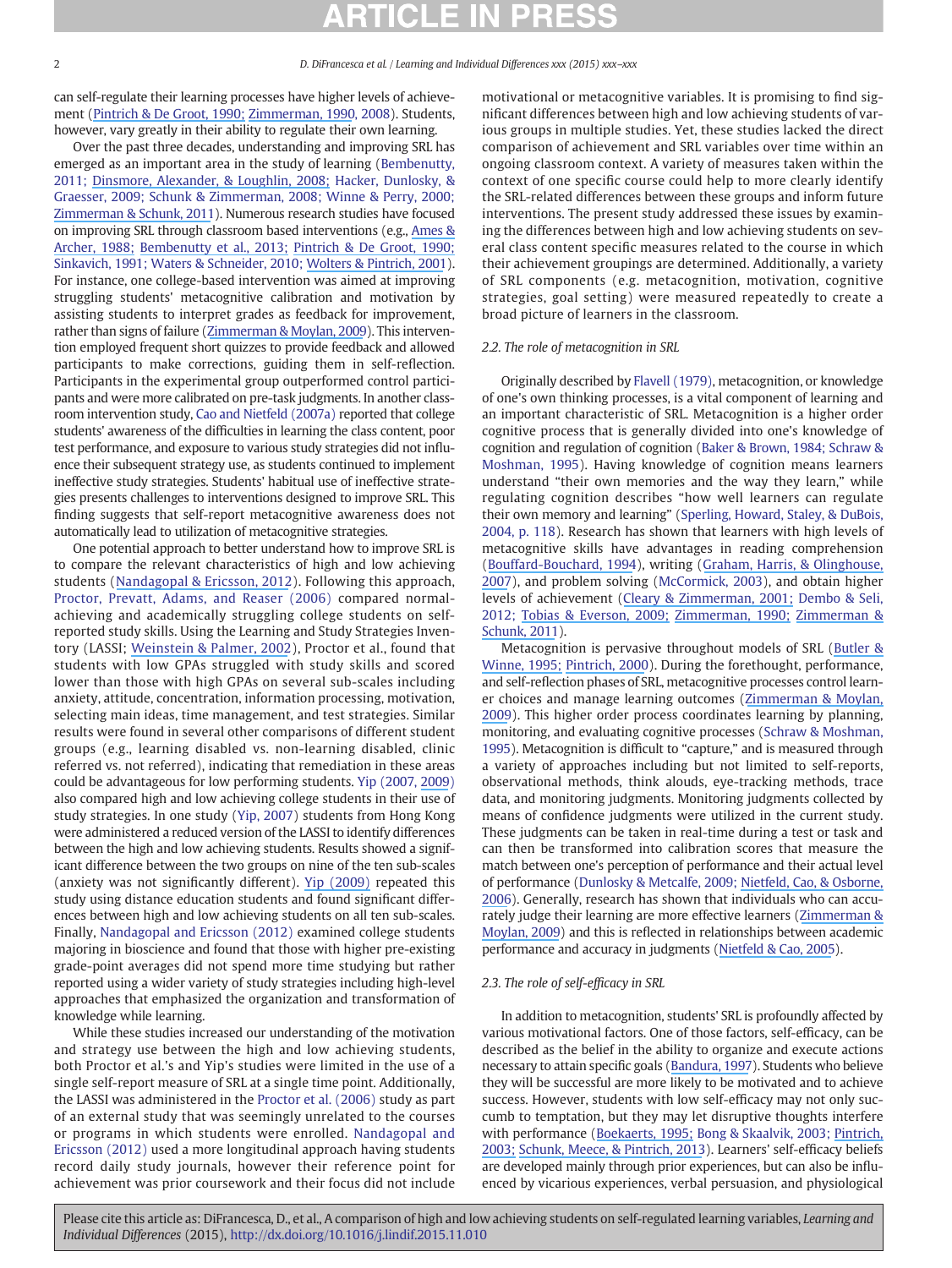reactions ([Bandura, 1986;](https://www.researchgate.net/publication/242416080_The_Social_Foundations_of_Thought_and_Action?el=1_x_8&enrichId=rgreq-41c79f884023829bac0215c08e508d0f-XXX&enrichSource=Y292ZXJQYWdlOzI4NzUwNTA5NTtBUzozMjM0NDQ5Njc3MDY2MjhAMTQ1NDEyNjY5NzU2Nw==) Bong & Skaalvik, 2003; [Pajares & Valiante,](https://www.researchgate.net/publication/247864761_Students) [2002](https://www.researchgate.net/publication/247864761_Students)). Research shows that students' self-efficacy beliefs influence such actions as choice of tasks, persistence, effort, and achievement (Schunk & Zimmerman, 2008).

### 3. Current study

Although many studies have focused on improving isolated components of SRL, relatively few have considered how each of these variables distinguishes between high and low achieving students in a classroom context over the duration of a course. The current study compared the self-regulation of high and low achieving students in an undergraduate educational psychology course using. A variety of measurements were selected to represent cognitive, metacognitive, and motivational facets of SRL models. A repeated measures design embedded within the semester was used upon recommendations by prior research in SRL ([Sitzmann & Ely, 2011;](https://www.researchgate.net/publication/50393446_A_Meta-Analysis_of_Self-Regulated_Learning_in_Work-Related_Training_and_Educational_Attainment_What_We_Know_and_Where_We_Need_to_Go?el=1_x_8&enrichId=rgreq-41c79f884023829bac0215c08e508d0f-XXX&enrichSource=Y292ZXJQYWdlOzI4NzUwNTA5NTtBUzozMjM0NDQ5Njc3MDY2MjhAMTQ1NDEyNjY5NzU2Nw==) [Vancouver & Kendall, 2006](https://www.researchgate.net/publication/6835944_When_self-efficacy_negatively_relates_to_motivation_and_performance_in_a_learning_context?el=1_x_8&enrichId=rgreq-41c79f884023829bac0215c08e508d0f-XXX&enrichSource=Y292ZXJQYWdlOzI4NzUwNTA5NTtBUzozMjM0NDQ5Njc3MDY2MjhAMTQ1NDEyNjY5NzU2Nw==)). Metacognition and self-regulation were taught as concepts in the course and further developed using weekly reflection sheets to encourage student SRL. Students were asked to set goals at the beginning of the course and to assess the level of obtainment of their goals after each of the three examinations during the semester. A number of self-report inventories assessing strategy use, metacognition, and motivation were also administered throughout the semester. Additionally, metacognitive monitoring judgments were recorded at the item level for each exam.

Specifically, we addressed two research questions: Do self-regulation variables differentiate between high and low achieving students? We hypothesized that high achieving students would be more accurate in their metacognitive monitoring ([Bol & Hacker, 2001;](https://www.researchgate.net/publication/249038719_A_Comparison_of_the_Effects_of_Practice_Tests_and_Traditional_Review_on_Performance_and_Calibration?el=1_x_8&enrichId=rgreq-41c79f884023829bac0215c08e508d0f-XXX&enrichSource=Y292ZXJQYWdlOzI4NzUwNTA5NTtBUzozMjM0NDQ5Njc3MDY2MjhAMTQ1NDEyNjY5NzU2Nw==) [Zimmerman &](https://www.researchgate.net/publication/285323162_Self-regulation_Where_metacognition_and_motivation_intersect?el=1_x_8&enrichId=rgreq-41c79f884023829bac0215c08e508d0f-XXX&enrichSource=Y292ZXJQYWdlOzI4NzUwNTA5NTtBUzozMjM0NDQ5Njc3MDY2MjhAMTQ1NDEyNjY5NzU2Nw==) [Moylan, 2009](https://www.researchgate.net/publication/285323162_Self-regulation_Where_metacognition_and_motivation_intersect?el=1_x_8&enrichId=rgreq-41c79f884023829bac0215c08e508d0f-XXX&enrichSource=Y292ZXJQYWdlOzI4NzUwNTA5NTtBUzozMjM0NDQ5Njc3MDY2MjhAMTQ1NDEyNjY5NzU2Nw==)), report higher levels of metacognitive awareness [\(Sperling, Richmond, Ramsay, & Klapp, 2012](https://www.researchgate.net/publication/233186307_The_Measurement_and_Predictive_Ability_of_Metacognition_in_Middle_School_Learners?el=1_x_8&enrichId=rgreq-41c79f884023829bac0215c08e508d0f-XXX&enrichSource=Y292ZXJQYWdlOzI4NzUwNTA5NTtBUzozMjM0NDQ5Njc3MDY2MjhAMTQ1NDEyNjY5NzU2Nw==)), feel more efficacious (Komarraju & Nadler, 2013; Zuffi[ano et al., 2013](https://www.researchgate.net/publication/232815181_Academic_achievement_The_unique_contribution_of_self-efficacy_beliefs_in_self-regulated_learning_beyond_intelligence_personality_traits_and_self-esteem?el=1_x_8&enrichId=rgreq-41c79f884023829bac0215c08e508d0f-XXX&enrichSource=Y292ZXJQYWdlOzI4NzUwNTA5NTtBUzozMjM0NDQ5Njc3MDY2MjhAMTQ1NDEyNjY5NzU2Nw==)), and be more sophisticated in their strategy use (Proctor et al., 2006). The second question asked was, How do high and low achieving students set goals, monitor progress towards goals, and adjust strategies in a course? This research question helped to expand on the quantitative results by using qualitative data to further understand high and low achieving students. Due to the exploratory nature of this longitudinal study, one objective was to provide a description and comparison of high and low achieving students in relation to important SRL variables using both quantitative and qualitative data. This functions to assist in determining which measures could be used to identify students needing assistance early in the course, and also to assess which areas of self-regulation could be improved upon to help these students succeed.

#### 4. Method

#### 4.1. Participants

Participants in this study were undergraduates enrolled in two different sections of educational psychology at two different southeastern universities. The sections ( $N_1 = 25$  &  $N_2 = 35$ ) were matched for course content and sequencing of content. Moreover, all assessments and test items were identical for the two groups. Students were introduced to the study in the first week of class and all students volunteered to participate by completing the informed consent form. A sub-sample of participants ( $N = 41$ ) were selected for this study by identifying high and low performing students using final exam scores. Participants ranged in age from 18 to 43 with a mean age of 23.24. A cross-tab of race and gender is provided in Table A.1.

### 4.2. Materials

### 4.2.1. Educational psychology pretest

At the start of the course, participants completed an educational psychology pretest to assess background knowledge in the course. The test included 25 multiple-choice items covering a range of content that was to be covered during the course ( $\alpha = .28$ ). Internal reliability was very low likely because students had no exposure to content at that point and entered the course with little background knowledge.

#### 4.2.2. Raven's advanced progressive matrices

Students also completed an abbreviated version of the Raven's Advanced Progressive Matrices Test (Raven, 1962) to roughly estimate nonverbal intelligence ([Arthur & Day, 1994](https://www.researchgate.net/publication/247728106_Development_of_a_Short_form_for_the_Raven_Advanced_Progressive_Matrices_Test?el=1_x_8&enrichId=rgreq-41c79f884023829bac0215c08e508d0f-XXX&enrichSource=Y292ZXJQYWdlOzI4NzUwNTA5NTtBUzozMjM0NDQ5Njc3MDY2MjhAMTQ1NDEyNjY5NzU2Nw==)). The shortened form consists of 12 items from the original assessment ( $\alpha = .69$ ).

### 4.2.3. Educational psychology content tests

In class assessments consisted of three quizzes (20 four-option multiple questions each) and a final exam (40 four-option multiple choice questions), which were identical for both sections of the course (Quiz 1  $\alpha = .65$ ; Quiz 2  $\alpha = .43$ , Quiz 3  $\alpha = .69$ , Final  $\alpha = .80$ ). Each of the three quizzes covered unique content, and the final exam was a comprehensive measure of the course content. The questions on these four assessments were a mix of knowledge-level and application questions that ranged in level of difficulty. For the purpose of their final course grade students were allowed to drop their lowest quiz score. Quiz 2's low internal reliability was likely due to the assessment covering several distinct topics.

#### 4.2.4. Metacognitive monitoring accuracy

Students were asked to make retrospective item level confidence judgments during the educational psychology pretest, Raven's Test, all three course quizzes, and the final exam. After answering each question, students were asked to rate their confidence level (0% to 100%) that they were correct. These individual confidence judgments were then used to calculate an overall calibration score of absolute accuracy that functioned as a measure of metacognitive monitoring precision for each assessment ([Nietfeld, Cao, et al., 2006](https://www.researchgate.net/publication/225339577_The_effect_of_distributed_monitoring_exercises_and_feedback_on_performance_monitoring_accuracy_and_self-efficacy_Metacognition_and_Learning_1_159-179?el=1_x_8&enrichId=rgreq-41c79f884023829bac0215c08e508d0f-XXX&enrichSource=Y292ZXJQYWdlOzI4NzUwNTA5NTtBUzozMjM0NDQ5Njc3MDY2MjhAMTQ1NDEyNjY5NzU2Nw==)). Calibration represents the degree to which a student's perception of their performance matches with their actual performance, with lower calibration scores indicating more accurate judgments. For instance, if a student provided a confidence judgment of 79 (.79) and correctly answered the item their accuracy score would be −.21 Monitoring scores were calculated for each item and then absolute values were totaled across all items to arrive at a single index for each assessment.

We chose to calculate accuracy using Schraw's (2009) absolute accuracy calculation because we were interested in absolute change in judgments and not relative accuracy. As displayed by Nietfeld, [Enders](https://www.researchgate.net/publication/247728585_A_Monte_Carlo_Comparison_of_Measures_of_Relative_and_Absolute_Monitoring_Accuracy?el=1_x_8&enrichId=rgreq-41c79f884023829bac0215c08e508d0f-XXX&enrichSource=Y292ZXJQYWdlOzI4NzUwNTA5NTtBUzozMjM0NDQ5Njc3MDY2MjhAMTQ1NDEyNjY5NzU2Nw==) [and Schraw \(2006\)](https://www.researchgate.net/publication/247728585_A_Monte_Carlo_Comparison_of_Measures_of_Relative_and_Absolute_Monitoring_Accuracy?el=1_x_8&enrichId=rgreq-41c79f884023829bac0215c08e508d0f-XXX&enrichSource=Y292ZXJQYWdlOzI4NzUwNTA5NTtBUzozMjM0NDQ5Njc3MDY2MjhAMTQ1NDEyNjY5NzU2Nw==), this calculation produces more reliable accuracy estimates on short (<50 items) assessments. Due to an error in formatting, the judgment scale was missing from question twenty on the second quiz given to one section of the course. The average calibration for the first nineteen questions across participants was used to replace this missing data.

### 4.2.5. Metacognitive awareness

The Metacognitive Awareness Inventory (MAI) was administered immediately before the final exam during the last week of class. The MAI is a self-report measure used to assess college students' perceived metacognitive knowledge and skills ([Schraw & Dennison, 1994](https://www.researchgate.net/publication/257178525_Assessing_Metacognitive_Awareness?el=1_x_8&enrichId=rgreq-41c79f884023829bac0215c08e508d0f-XXX&enrichSource=Y292ZXJQYWdlOzI4NzUwNTA5NTtBUzozMjM0NDQ5Njc3MDY2MjhAMTQ1NDEyNjY5NzU2Nw==)). The MAI is comprised of 52 five-point Likert-scale items. The scale is divided into two sub-scales measuring knowledge of cognition ( $\alpha = .76$ ) and regulation of cognitive skills ( $\alpha = .90$ ).

#### 4.2.6. Self-efficacy

An Educational Psychology Self-Efficacy Inventory (Nietfeld, [Cao et al., 2006;](https://www.researchgate.net/publication/225339577_The_effect_of_distributed_monitoring_exercises_and_feedback_on_performance_monitoring_accuracy_and_self-efficacy_Metacognition_and_Learning_1_159-179?el=1_x_8&enrichId=rgreq-41c79f884023829bac0215c08e508d0f-XXX&enrichSource=Y292ZXJQYWdlOzI4NzUwNTA5NTtBUzozMjM0NDQ5Njc3MDY2MjhAMTQ1NDEyNjY5NzU2Nw==) [Nietfeld, Enders et al., 2006](https://www.researchgate.net/publication/247728585_A_Monte_Carlo_Comparison_of_Measures_of_Relative_and_Absolute_Monitoring_Accuracy?el=1_x_8&enrichId=rgreq-41c79f884023829bac0215c08e508d0f-XXX&enrichSource=Y292ZXJQYWdlOzI4NzUwNTA5NTtBUzozMjM0NDQ5Njc3MDY2MjhAMTQ1NDEyNjY5NzU2Nw==)) was administered in the first and last classes of the semester. This inventory consists of eight items answered on a five-point Likert scale (both the pre- and post  $\alpha$  = .95). The Self-Efficacy for Self Regulated Learning Scale ([Bandura, 2001](https://www.researchgate.net/publication/227705777_Social_Cognitive_Theory_An_Agentic_Perspective?el=1_x_8&enrichId=rgreq-41c79f884023829bac0215c08e508d0f-XXX&enrichSource=Y292ZXJQYWdlOzI4NzUwNTA5NTtBUzozMjM0NDQ5Njc3MDY2MjhAMTQ1NDEyNjY5NzU2Nw==)) was administered during the beginning and end of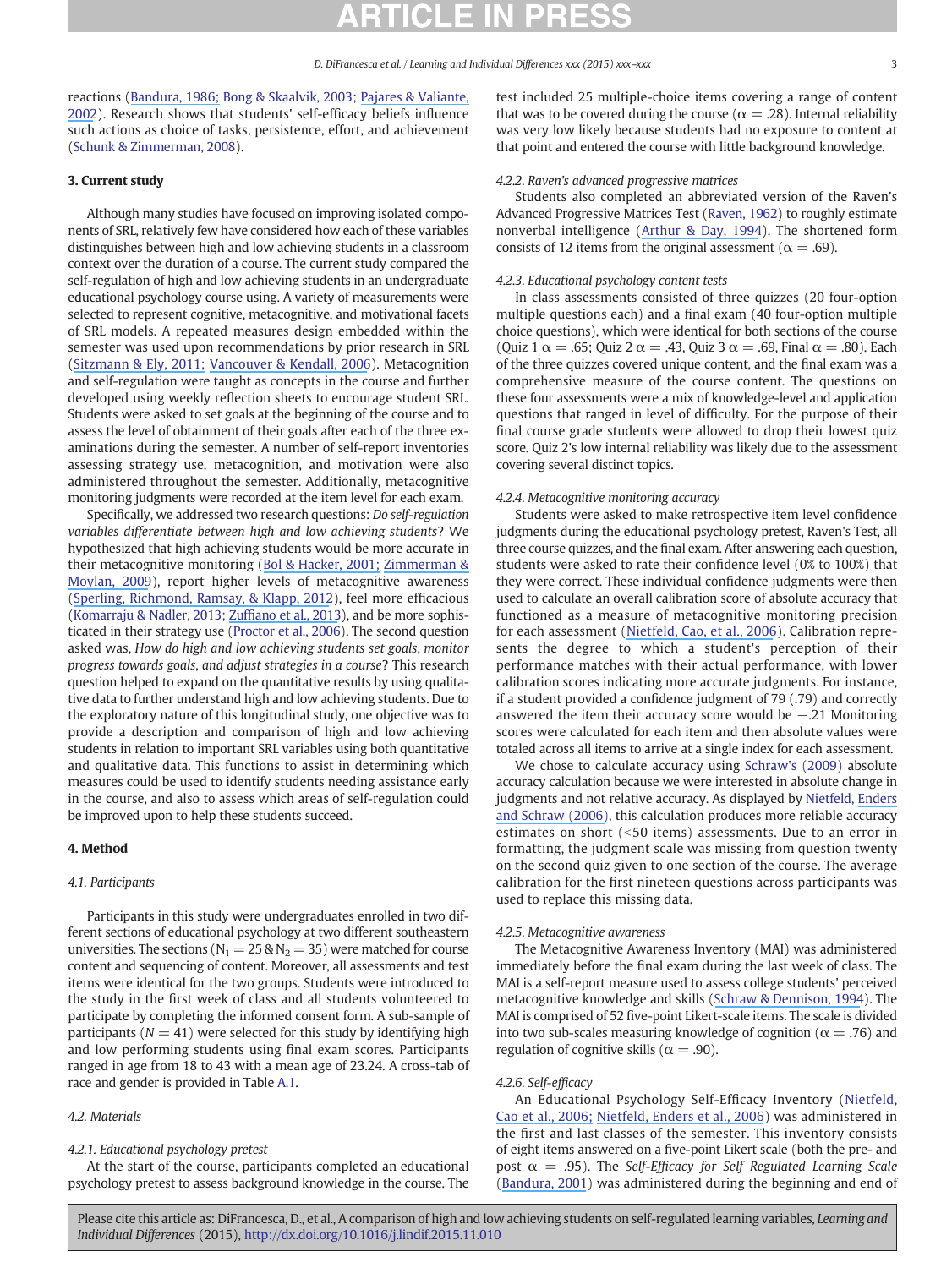#### D. DiFrancesca et al. / Learning and Individual Differences xxx (2015) xxx-xxx

the course. The inventory consists of 11 items answered on a sevenpoint Likert scale ( $\alpha = 0.77$  and .88 for the pre- and post administrations respectively).

#### 4.2.7. Cognitive strategy importance ratings

Students were asked to rate the importance of twelve Learning Strategies with regard to studying the course material on a scale from 1 (Not Important at All) to 6 (Very Important) at the beginning of the course ( $\alpha = .61$ ). After each quiz students again rated the importance of the strategies (Quiz 1  $\alpha = .72$ ; Quiz 2  $\alpha = .79$ ; Quiz 3  $\alpha = .76$ ). The strategy list consisted of low level learning strategies (repeating words, attending class, reading textbook), high-level learning strategies (elaboration and connections, finding themes or main ideas, applying learning), and help seeking strategies (asking the professor or other students for help).

#### 4.2.8. Goal setting inventory

Qualitative data were collected through participants written responses to the researchers' questions. Students were asked to set learning and performance goals for course assessments, monitor their progress, and evaluate their results. The initial questions prompted students to set goals for the overall course, quizzes, final exam, class project, and focus group participation, all components of the course grade. Students set an overall goal for learning and listed attributions for reaching or not reaching their goals. Participants described their study strategies for the exam, strategies for remembering information in the course, and time allotted to preparing for the tests. Additionally, following each quiz students reassessed their learning and performance goals, and were asked if they would change goals or strategies for the next assessment.

#### 4.3. Procedure

#### 4.3.1. Data collection

Data were collected during class meetings once a week for 16 weeks. During the first class meeting participants completed the preassessments and set course goals for the semester. Each week (except during weeks with quizzes or the final exam) participants also completed a weekly monitoring exercise during which they answered five multiple-choice questions and made confidence judgments for each question. After each quiz participants reflected on their progress towards their learning goals and any changes they would make to their goals and test preparation. During the last class meeting participants completed the final exam and the post assessments for the study.

#### 4.3.2. Analysis plan

In order to examine differences in self-regulation variables between high and low achieving students, the sample was first divided into tertiles based on participants' final exam performance. After confirming that the top and bottom tertiles' performance was significantly different, the two groups were compared on measures of self-regulation. In order to identify differences between high and low achieving students, variables measuring similar constructs were grouped together and several MANOVAs were conducted. Univariate tests were examined for all significant MANOVAs to identify which variables differed between high and low achieving students. In all instances, Bonferroni corrections were applied to all univariate results. Finally, a content analysis and frequency count was conducted on high and low performing students' individual goals and strategies to further examine differences between the groups.

### 5. Results

### 5.1. Creating comparison groups

Descriptive statistics were used to describe the sample population and confirm normal distribution for the measurements that were administered. Comparison groups were created to identify differences in self-regulation variables between high and low performing students. The final exam was used to divide the participants into thirds because it was a comprehensive test covering content from the entire semester. The top and bottom tertiles were selected for comparisons to create a clear distinction between the groups and increase the chances of finding meaningful differences. The top third ( $N = 20$ ) had a final exam score range of 35–40 (100%–87.5%) ( $M = 37.10$ , SD = 1.55). The bottom third ( $N = 21$ ) had a final exam score range of 20–29 (50%–72.5%)  $(M = 25.86, SD = 2.61)$ . T-test statistics showed the mean scores for these two groups to be significantly different,  $t(39) = 16.64$ ,  $p < .001$ , Cohen's  $d = 5.24$ . The top third (high achieving group) and bottom third (low achieving group) were then compared using both quantitative and qualitative data.

#### 5.1.1. Establishing group equivalence at baseline

Participants completed a series of assessments at the start of the course to determine group equivalence. There were no differences between the high and low achieving groups at the start of the course on the Ravens, educational psychology pre-test, metacognitive monitoring accuracy for the Ravens or pretest, self-efficacy, or high-level cognitive strategies and help-seeking strategies. There were significant differences between the groups' ratings of low-level cognitive strategies and self-reported GPA, which are discussed in more detail below.

5.2. Do self-regulation variables differentiate high and low achieving students?

#### 5.2.1. Achievement

To determine differences in prior achievement (self-reported GPA) and nonverbal ability (Ravens) between high and low achieving students, ANOVAs were conducted. These measures were analyzed separately from the content assessments because they represent knowledge and ability outside of the content area. Results showed the high achieving group had significantly higher GPAs than the low achieving group (Cohen's  $d = 1.11$ ). There were no significant differences between the groups on their Ravens scores (Table A.2).

A MANOVA was used to compare the high and low achieving groups on the content assessments (pretest and three quizzes). There was a significant main effect for the groups, (Wilks's  $\lambda = .50$ , F [4, 36] = 8.84,  $p < .001$ , partial  $\eta^2 = .50$ ). Univariate tests showed the high achieving group scored significantly higher on Quiz 1 ( $d = 1.88$ ) and Quiz 3  $(d = .67)$ . There were no significant differences between the two groups on the pretest or Quiz 2 (Table A.3).

#### 5.2.2. Metacognitive monitoring accuracy

MANOVA was used to compare monitoring accuracy between the high and low achieving groups on the Ravens, pretest, quizzes, and final exam. There was a significant main effect for the groups, (Wilks's  $\lambda = .33$ , F [6, 33] = 11.01 p < .001, partial  $\eta^2 = .67$ ). The univariate ANOVAs revealed significant differences between the high and low achieving groups' monitoring accuracy on Quiz 1 ( $d = 1.22$ ), Quiz 3  $(d = .84)$ , and the final exam  $(d = 2.18)$ . The difference in monitoring accuracy on Quiz 2 ( $d = .63$ ) was also approaching significance  $(p = .059)$ . In all cases the high achieving group was more accurate in their monitoring (See Table A.4).

#### 5.2.3. Self-efficacy

Participants completed measures for self-efficacy for educational psychology and SRL. A repeated measures ANOVA was used to examine the differences between the high and low achieving groups' self-efficacy for educational psychology and self-efficacy for SRL (see Table A.5). The within-subjects factor was time (pretest, posttest) and the between subjects factor was group (high, low). There was a significant interaction between time and group on the self-efficacy for educational psychology assessment (Wilks's  $\lambda = .88$ ,  $F[1, 39] = 5.27$  p < .05, partial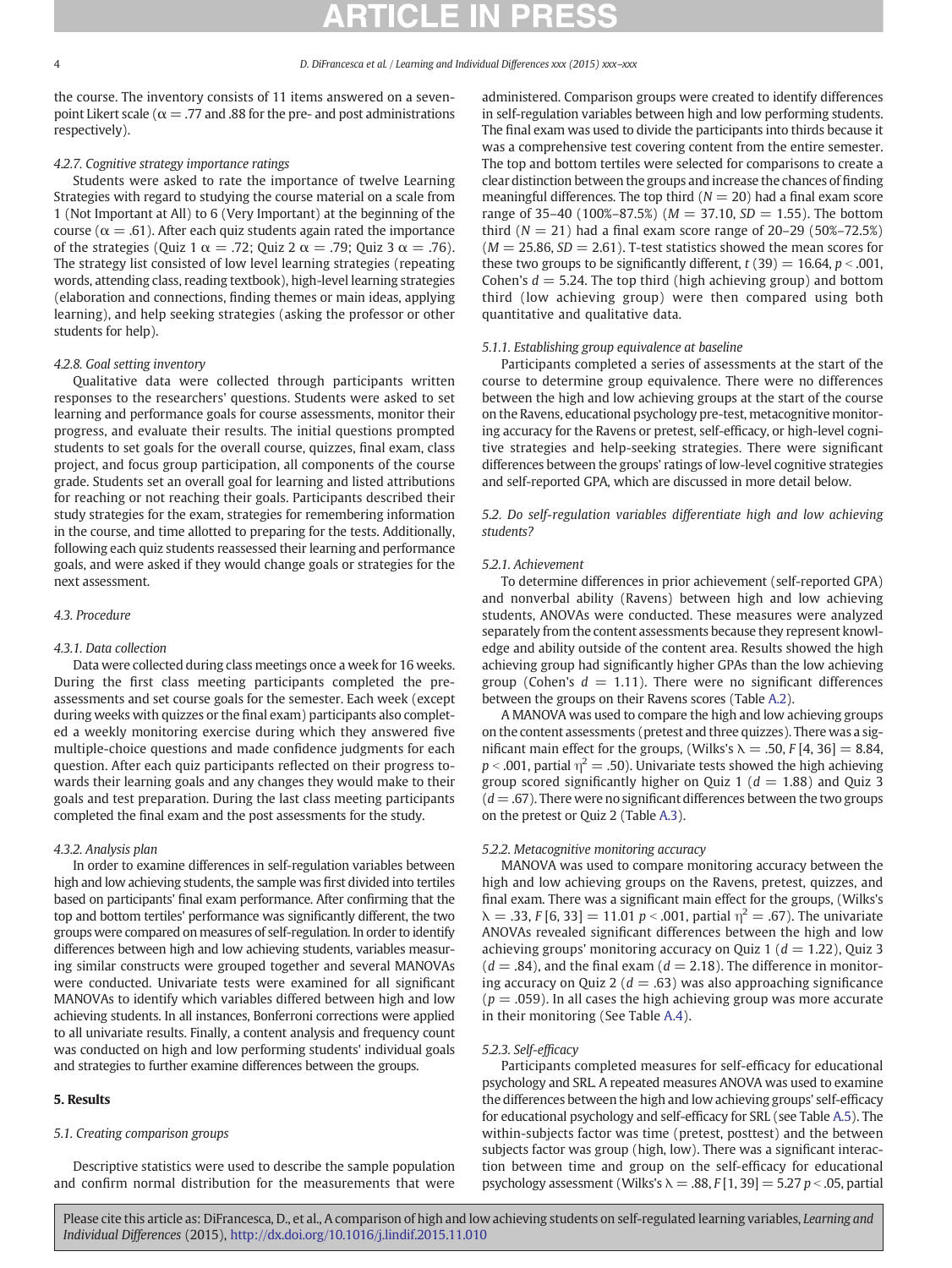$\eta^2 = 0.12$ ), but no differences were found on the self-efficacy for SRL measure (Wilks's  $\lambda = .97$ ,  $F[1, 39] = 1.28$   $p = .27$ , partial  $\eta^2 = .03$ ). The interaction between self-efficacy for educational psychology and time was decomposed and showed that there were no differences between the groups at the pretest, but there was a significant difference at the posttest. The high achieving group scored significantly higher than the low achieving group ( $d = 0.88$ ).

#### 5.2.4. MAI

The total score and individual construct scores for the Metacognitive Awareness Inventory were compared between the high and low achieving groups using a MANOA (Table A.6). The main effect for group was not significant, but was approaching significance (Wilks's  $\lambda = .78$ ,  $F[4, 36] = 2.49 p = .06$ , partial  $\eta^2 = .22$ ). A review of the univariate results showed the only significant difference occurred in the metacognitive conditional knowledge construct ( $d = .76$ ). The low achieving group reported significantly higher levels of metacognitive conditional knowledge, a finding that was unexpected based upon other available data. Further analysis showed no significant correlational relationship between achievement on the final exam and metacognitive conditional knowledge, bringing the predictive validity of this measure for achievement into question.

#### 5.2.5. Cognitive strategies

MANOVAs were used to examine differences in low-level strategy use, high-level strategy use, and help seeking strategies between the groups (See Table A.7). There was a significant main effect for group (Wilks's  $\lambda = .70$ , F [4, 36] = 3.86 p < .05, partial  $\eta^2 = .30$ ) for lowlevel strategies. Univariate results show a significant difference between the high and low achieving groups when rating the importance of the low level learning strategies at the start of the course ( $d = .65$ ), after the first quiz ( $d = 1.00$ ), and after the third quiz ( $d = .99$ ). In all three of these instances, low achieving students rated the low level strategies as more important than the high achieving students. There was no significant difference between the two groups on the low level learning strategy ratings after the second quiz. There was no significant effect for group on ratings of high-level strategies (Wilks's  $\lambda = .89$ ,  $F[4, 36] =$ 1.10 p = .37, partial  $\eta^2$  = .11) or help-seeking strategies (Wilks's  $\lambda = .92, F[4, 36] = .77$  p = .55, partial  $\eta^2 = .08$ ).

### 5.3. How do high and low achieving students set goals, monitor progress towards goals and adjust strategies in a course?

Data from the Goal Setting Inventories were transferred to a spreadsheet for analysis. The qualitative data were not rich enough to justify an in depth qualitative analysis because participants wrote their responses to questions prompts rather than being interviewed. Instead, a content analysis and frequency count were performed on the data to better understand differences between the high and low achieving groups.

The content analysis began with a complete reading of participant responses for each question. Common responses were noted within the high and low achieving groups in relation to goal setting, goal orientation, study strategies, and goal adjustments, and were used to create categories within the participants' responses to each question. Two raters conducted frequency counts using common categories for each question on half of the high achieving group and half of the low achieving group and frequencies were compared for consistency. The inter-rater reliability was 92%. Discrepancies were discussed and final determinations were made. A single rater coded the remaining data. Enumerated data were compared between the high and low achieving groups to identify differences. Pertinent quotes and responses were used to describe the participants in these groups and their study habits, reported strategy use, and responses to assessment feedback.

At the beginning of the course, participants were asked to set goals for their quizzes and final exam. Participants in both the low (43%) and high (55%) achieving group wanted to earn an "A" on the class quizzes. Similarly, the low (48%) and high (50%) achieving group also set the goal of earning an "A" on the final exam. Participants were also asked to set learning outcome goals for the course as a whole at the beginning of the semester. While some participants listed vague goals (ex. learn a lot about educational psychology, apply information to life), 52% of the low achieving group and 65% of the high achieving group set specific goals (ex. learn effective study techniques, learn strategies for assessing the progress of my future students) for using the course content in their future professions or lives (Table A.8).

Students were also asked to list the strategies they planned on using to prepare for exams, which were reviewed to identify the preferred learning strategies. Participants in both the low and high achieving groups mentioned making notecards or flashcards for studying. Only participants in the low achieving group, however, listed repetition as a strategy for studying. The strategies described by participants in the two groups represented very different approaches to learning. For example, one participant in the low achieving group wrote that in preparation for exams, they liked to "make notecards, then review notecards 1000 times or until I know it." A participant from the high achieving group said they liked to "make study sheets on important concepts, review important concepts on sheets, 'testing self'."

Participants in the high and low achieving groups also reported different approaches to time spent studying. When asked what strategies they would use to prepare for exams, a member of the low achieving group realized that they needed to prepare for the exam ahead of time and said, "study the day before the exam but never on the day of the exam." A member of the high achieving group, however, noted that they needed to "start reviewing several days in advance." Another high achieving student reported that they "usually read my notes everyday after class, as time goes on I also read the previous lecture notes along with the newest notes that way I don't cram for exams." This shows a difference in time spent preparing for tests between the two groups. High achievers began preparing early for these tests, using spaced ([Son & Simon,](https://www.researchgate.net/publication/271922215_Distributed_Learning_Data_Metacognition_and_Educational_Implications?el=1_x_8&enrichId=rgreq-41c79f884023829bac0215c08e508d0f-XXX&enrichSource=Y292ZXJQYWdlOzI4NzUwNTA5NTtBUzozMjM0NDQ5Njc3MDY2MjhAMTQ1NDEyNjY5NzU2Nw==) [2012](https://www.researchgate.net/publication/271922215_Distributed_Learning_Data_Metacognition_and_Educational_Implications?el=1_x_8&enrichId=rgreq-41c79f884023829bac0215c08e508d0f-XXX&enrichSource=Y292ZXJQYWdlOzI4NzUwNTA5NTtBUzozMjM0NDQ5Njc3MDY2MjhAMTQ1NDEyNjY5NzU2Nw==)) rather than massed practice.

After each quiz participants reviewed their learning and performance goals and noted if they would change these goals. A similar number of participants in the high and low achieving groups noted changing their goals. Participants were also asked if they would adjust their strategies for studying for the next assessment. In the low achieving group, 86% of participants planned to change study strategies after the first quiz, but only 40% of participants in the high achieving group wanted to change strategies. Similarly, after the second quiz 76% of participants in the low achieving group and 40% in the high achieving group wanted to make changes to their study strategies. There was no difference in the number of participants who wanted to change strategies after the third quiz (high achieving  $=$  55%; low achieving  $=$  52%). Most noted that the final exam would require more time spent studying than had previously been spent.

Participant responses also indicated varying levels of metacognitive awareness when discussing their strategy changes. After the third quiz, one participant in the low achieving group responded that, "I studied really, really, really hard for quizzes 2 and 3 and still came up with a bad grade, however [on] quiz 1 I studied less for [it] and did better, so I don't know what to do". Similarly another member of the low achieving group also stated that, "the test that I barely studied for gave me my highest grade." These remarks indicate a lack of metacognitive awareness and ability to discriminate between effective and ineffective study approaches. On the other hand, a participant from the high achieving group responded that they would make "some" changes to strategies because on the "last test I thought through more examples and did better on [the] types of questions I missed this time." This individual's responses indicate a high level of metacognitive awareness because they knew which strategy had worked previously and needed to be used again. Another high achieving student reported that, "I will spend more time studying concepts rather than rereading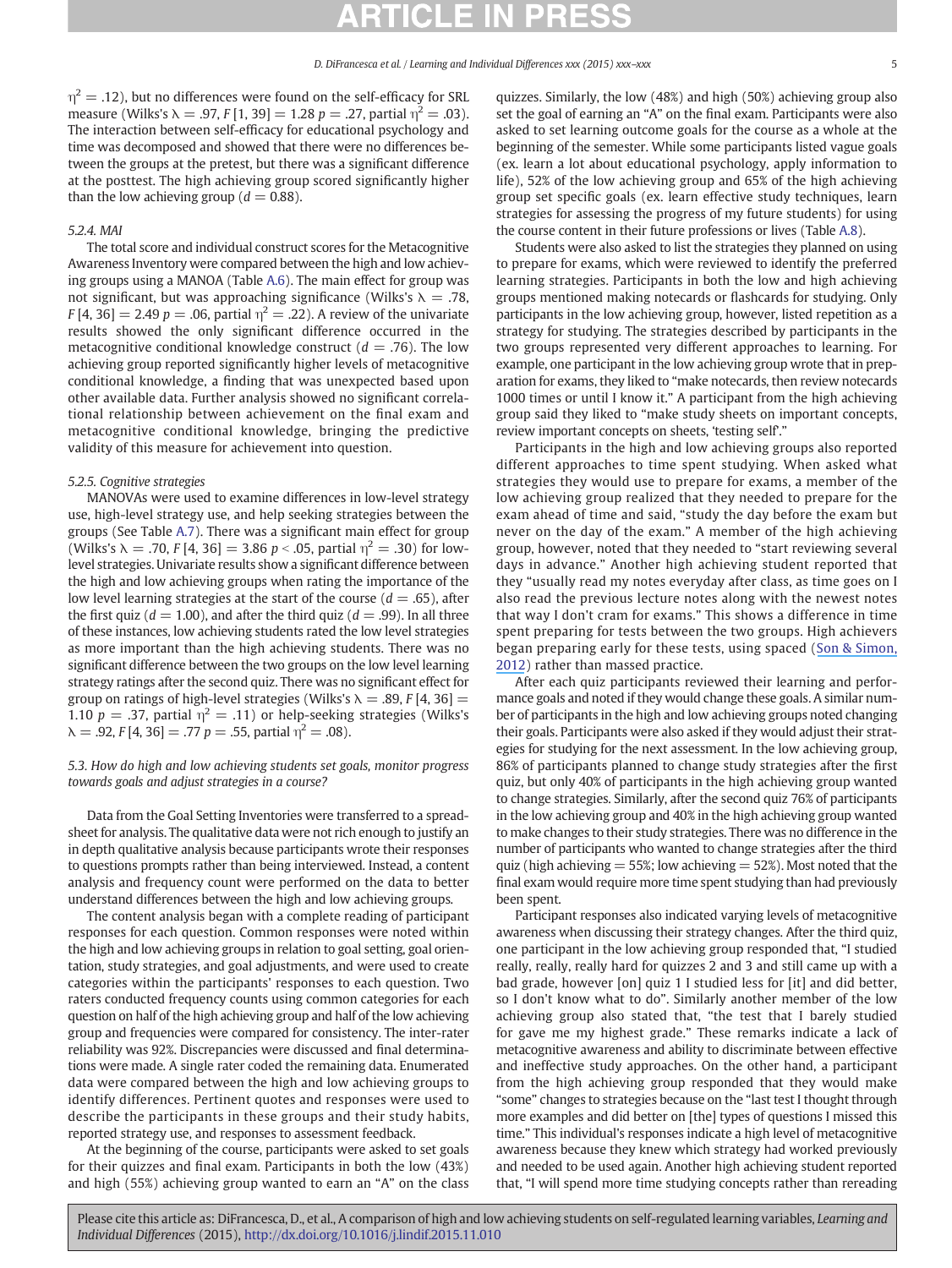notes," indicating the student recognized a weak area in their learning and had a plan to address this issue.

### 6. Discussion

The purpose of this study was to identify important differences in SRL between high- and low-performing college students in order to provide direction for remediation in a classroom context. We highlight three major findings from our data: 1) important differences existed between the high and low achieving students in this study in relation to metacognitive monitoring, reported use of low-level study strategies, and self-efficacy; 2) early course performance rather than baseline measures of SRL components and prior knowledge was indicative of summative course achievement; and 3) self-report measures of SRL did not align with measures of achievement, monitoring judgments, or interview data indicating that these measures should be used with caution when examining SRL in college classroom contexts. A major strength of these results is the use of ecologically valid instruments and measures in the context of one course.

Differences between students who would eventually score high versus low on the final exam in this study emerged quickly as significant differences in performance and metacognitive monitoring accuracy were evident after the first quiz and again on the third quiz. Moreover, low performing students also rated low-level cognitive strategies as being more important at the start of the course, and also following the first and third quizzes. Low-achieving students' reliance on poor strategies is even more striking considering that SRL concepts and skills were a focus of the course. The second quiz did not follow this pattern, as there were no differences between the groups in performance or in their rating of cognitive strategies. However, despite the two groups scoring similarly on the second quiz, the high achieving students were still more calibrated in their learning judgments and thus showed consistent monitoring accuracy advantages across all measures of performance, replicating findings in prior research [\(Hacker, Bol, Horgan,](https://www.researchgate.net/publication/232572499_Test_Prediction_and_Performance_in_a_Classroom_Context?el=1_x_8&enrichId=rgreq-41c79f884023829bac0215c08e508d0f-XXX&enrichSource=Y292ZXJQYWdlOzI4NzUwNTA5NTtBUzozMjM0NDQ5Njc3MDY2MjhAMTQ1NDEyNjY5NzU2Nw==) [& Rakow, 2000](https://www.researchgate.net/publication/232572499_Test_Prediction_and_Performance_in_a_Classroom_Context?el=1_x_8&enrichId=rgreq-41c79f884023829bac0215c08e508d0f-XXX&enrichSource=Y292ZXJQYWdlOzI4NzUwNTA5NTtBUzozMjM0NDQ5Njc3MDY2MjhAMTQ1NDEyNjY5NzU2Nw==)). High-achieving students also showed a clear advantage in self-efficacy at the end of the semester indicating important changes relative to their peers over the course of the semester. This finding aligns with previous classroom research that shows the importance of changes in monitoring and self-efficacy on summative course measures (Cao & Nietfeld, 2007b; [Nietfeld, Cao et al., 2006;](https://www.researchgate.net/publication/225339577_The_effect_of_distributed_monitoring_exercises_and_feedback_on_performance_monitoring_accuracy_and_self-efficacy_Metacognition_and_Learning_1_159-179?el=1_x_8&enrichId=rgreq-41c79f884023829bac0215c08e508d0f-XXX&enrichSource=Y292ZXJQYWdlOzI4NzUwNTA5NTtBUzozMjM0NDQ5Njc3MDY2MjhAMTQ1NDEyNjY5NzU2Nw==) [Nietfeld,](https://www.researchgate.net/publication/247728585_A_Monte_Carlo_Comparison_of_Measures_of_Relative_and_Absolute_Monitoring_Accuracy?el=1_x_8&enrichId=rgreq-41c79f884023829bac0215c08e508d0f-XXX&enrichSource=Y292ZXJQYWdlOzI4NzUwNTA5NTtBUzozMjM0NDQ5Njc3MDY2MjhAMTQ1NDEyNjY5NzU2Nw==) [Enders et al., 2006](https://www.researchgate.net/publication/247728585_A_Monte_Carlo_Comparison_of_Measures_of_Relative_and_Absolute_Monitoring_Accuracy?el=1_x_8&enrichId=rgreq-41c79f884023829bac0215c08e508d0f-XXX&enrichSource=Y292ZXJQYWdlOzI4NzUwNTA5NTtBUzozMjM0NDQ5Njc3MDY2MjhAMTQ1NDEyNjY5NzU2Nw==)). Thus, even in a situation where high and low achieving students performed similarly, low achieving students still displayed a lack of control of their learning, suggesting that achievement relies on underlying characteristics of individual students (metacognitive abilities, motivation, interest) and their approaches to learning. Interestingly, the differences in self-efficacy between groups were the result of a significant decrease on the part of the lowachieving students. This finding may reflect a certain level of overconfidence on the part of low-achieving group at the beginning of the course.

Qualitative data exemplified differences between the high and low achieving groups. High achieving students set more specific goals for the course, made strategy changes that were specific to their performance, selected more effective study strategies such as spaced studying ([Son & Simon, 2012](https://www.researchgate.net/publication/271922215_Distributed_Learning_Data_Metacognition_and_Educational_Implications?el=1_x_8&enrichId=rgreq-41c79f884023829bac0215c08e508d0f-XXX&enrichSource=Y292ZXJQYWdlOzI4NzUwNTA5NTtBUzozMjM0NDQ5Njc3MDY2MjhAMTQ1NDEyNjY5NzU2Nw==)), and did not rely on repetition and flashcards to the extent reported by the low achieving group. These findings align with previous research showing that high-achieving students tend to show more adaptive SRL patterns such as effective goal setting, goal monitoring, and approaches to studying than low-achieving students ([Pintrich](https://www.researchgate.net/publication/280758090_Motivational_and_Self-Regulated_Learning_Components_of_Classroom_Academic_Performance?el=1_x_8&enrichId=rgreq-41c79f884023829bac0215c08e508d0f-XXX&enrichSource=Y292ZXJQYWdlOzI4NzUwNTA5NTtBUzozMjM0NDQ5Njc3MDY2MjhAMTQ1NDEyNjY5NzU2Nw==) [& De Groot, 1990;](https://www.researchgate.net/publication/280758090_Motivational_and_Self-Regulated_Learning_Components_of_Classroom_Academic_Performance?el=1_x_8&enrichId=rgreq-41c79f884023829bac0215c08e508d0f-XXX&enrichSource=Y292ZXJQYWdlOzI4NzUwNTA5NTtBUzozMjM0NDQ5Njc3MDY2MjhAMTQ1NDEyNjY5NzU2Nw==) [Zimmerman, 1990](https://www.researchgate.net/publication/243775466_Self-Regulated_Learning_and_Academic_Achievement_An_Overview?el=1_x_8&enrichId=rgreq-41c79f884023829bac0215c08e508d0f-XXX&enrichSource=Y292ZXJQYWdlOzI4NzUwNTA5NTtBUzozMjM0NDQ5Njc3MDY2MjhAMTQ1NDEyNjY5NzU2Nw==), 2008). Overall, the student goal setting and monitoring sheets used in class supported the findings that high achieving students are more strategic and accurate in monitoring their learning. Given the lack of significant differences for high-level cognitive study strategies ratings used in this study, it might be useful to employ a more open-ended response to determine the strategies used by students. When students were provided with a list of study strategies to select from, low achieving students rated all strategies as useful, in spite of the course's focus on SRL strategies. They did not differentiate between strategies and do not appear to accurately report their habits. However, when asked to list what strategies were used to prepare for tests, low achieving students listed more low-level strategies and high achieving students listed more highlevel strategies. Other studies have also identified a difference in high and low achieving students' knowledge of appropriate strategies and their application of these strategies ([Cao & Nietfeld, 2007a;](https://www.researchgate.net/publication/289177554_College_students) Proctor et al., 2006). If students are asked to list and discuss how they study for a class, they may be more likely to accurately report the strategies they use and less likely to select the socially desirable answers from a list.

Findings in this study also highlighted the difficulty in identifying those students who will perform at high levels and exhibit strong SRL skills. While low-achieving students did report a greater initial reliance on low-level learning strategies, there were no differences between the high and low achieving groups on measures of prior knowledge, nonverbal reasoning, metacognitive monitoring, or self-efficacy. Differences between groups emerged after students had spent time in the class and were exposed to the content of the course. This suggests that context is important for student achievement and SRL ([Wolters & Pintrich, 2001](https://www.researchgate.net/publication/280745609_Contextual_differences_in_student_motivation_and_self-regulated_learning_in_mathematics_English_and_social_studies_classrooms?el=1_x_8&enrichId=rgreq-41c79f884023829bac0215c08e508d0f-XXX&enrichSource=Y292ZXJQYWdlOzI4NzUwNTA5NTtBUzozMjM0NDQ5Njc3MDY2MjhAMTQ1NDEyNjY5NzU2Nw==)) and remediation decisions should be considered early on, after exposure to the content, when information is available from initial assessments. These findings also caution the overemphasis of baseline measures in their ability to predict self-regulation and performance. Frequent formative assessments are recommended over baseline measures to identify struggling learners and provide assistance.

Significant differences between the high and low-achieving groups in GPA were found, indicating a consistency in performance across courses. While prior achievement may indicate differences in students' self-regulation, contextual factors may influence their learning as well. For instance, when students' performance in actual classrooms are measured a number of variables such as task value, interest, prior knowledge, goals, and many others may affect performance in a unique way. Students likely respond in a somewhat different fashion in each course due to variations in the variables listed above (and others).

Self-report measures in this study did not readily differentiate between the high and low achieving groups. The second measure of self-efficacy for educational psychology did distinguish between the two groups, but was administered too late in the course to be useful in identifying students for remediation. Self-efficacy for SRL did not show differences between the high and low achieving students when administered at the beginning nor end of the course. Our results for the selfefficacy for SRL scale appear to be generally in opposition to those found by [Zimmerman \(1995\)](https://www.researchgate.net/publication/261642497_Self-regulation_involves_more_than_metacognition_A_social_cognitive_perspective_Educational_Psychologist_30_217-221?el=1_x_8&enrichId=rgreq-41c79f884023829bac0215c08e508d0f-XXX&enrichSource=Y292ZXJQYWdlOzI4NzUwNTA5NTtBUzozMjM0NDQ5Njc3MDY2MjhAMTQ1NDEyNjY5NzU2Nw==). Results from the MAI indicated that low achieving students possessed higher levels of metacognitive conditional knowledge, a characteristic thought to belong to high-achieving students. Interestingly, however, students in the low achieving group continued to provide consistent ratings for the importance of lowlevel repetition-based strategies, whereas students in the highachieving group indicated decreased importance of such strategies as the semester progressed. Results from self-report measures used in this study suggest that participants are unable or unwilling to accurately respond to these measures. Additionally, the self-reports may not be fully addressing the constructs they were intended to measure. The ability of self-report measures to capture accurate information has been questioned in previous studies ([Winne & Jamieson-Noel, 2002](https://www.researchgate.net/publication/223562371_Exploring_students)) and their validity is highly dependent upon the purpose and context of their use.

### 6.1. Summary

Significant differences exist in the self-regulation of high and low achieving students and these differences can be targeted in the re-design of instruction. While it is common to use pretests and other indicators of achievement early in a course, the information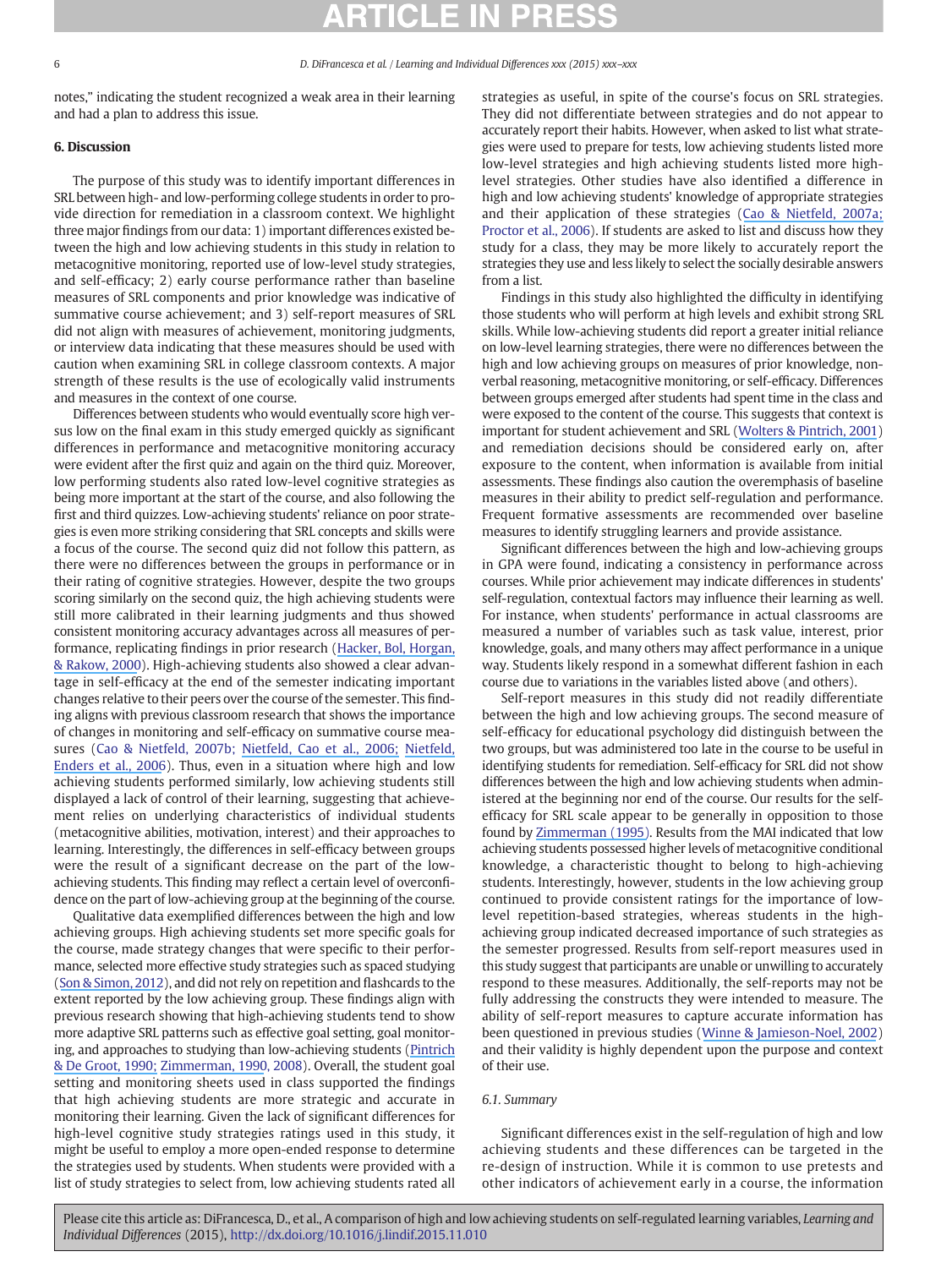#### D. DiFrancesca et al. / Learning and Individual Differences xxx (2015) xxx–xxx 7

provided by these instruments was not related to the summative measure of achievement in this study. It appears that contextual factors may influence student achievement and therefore instructors should allow students to adjust to the class before attempting to identify students for intervention. Weekly formative assessments would also be useful in identifying students for remediation. Additionally, working to improve metacognitive monitoring and study strategy selection may prove fruitful endeavors in improving self-regulation and learning. Providing students with opportunities to practice low and high-level strategies side-by-side can also help show the benefits of the high-level strategies.

#### 6.2. Limitations and future research

Future research should focus on existing self-report measures to determine their utility in research and applied settings. While the construction of some instruments may be problematic, the timing of the instrument administration may also impact validity. The only self-report measure that showed a difference between the high and low achieving students was the second administration of the self-efficacy for educational psychology measure. This selfreport instrument appears to measure something of value, but only after students have experience in the course. Looking at the timing of administration for this measure and others may be a valuable endeavor.

Additionally, researchers should seek ways to measure motivation, metacognition, and strategy use that do not require self-reports. Observational measures, for instance, can capture students' actual strategies and decisions unlike self-reports which are subject to social desirability and reporting bias. The confidence judgments taken in the current study are an example of observational measures that are easy to implement. Further, measures taken during learning, without interfering in ongoing processes, can more accurately capture the strategies being used. Computer programs that monitor and track learners' applied strategies, time spent studying, and materials referenced are another method for observing SRL behaviors during learning. The development of these types of learning tools can improve our understanding of SRL and allow us to provide learners with timely assistance.

Given our interest in direct comparisons between groups of high and low-performing students, we were limited methodologically to comparisons made by numerous univariate F-tests. The limitation here is the increased chance of making a Type I error and concluding that a comparison is significant when the differences are actually due to measurement error or chance. However, we took this approach using Bonferroni corrections and maintaining consistent  $p$  values when considering a threshold for significance. To compensate for this we recognize the exploratory nature of the comparisons in the current study and have also provided effect size estimates in order to reveal the actual magnitude of differences for comparisons that revealed significant differences between groups.

The results of this study are also limited by the concentration in one content area. Future studies can further this research by studying the same participants across multiple content areas and also by examining learners of various ages. Adding observational measures and openended response questions could also lead to improved results when trying to understand the differences between high and low achievers.

### Appendix A

#### Table A.1

Cross-tab of race and gender for sample  $(N = 41)$ .

|        | White | Black | Hispanic | Asian American | Total |
|--------|-------|-------|----------|----------------|-------|
| Male   |       |       |          |                |       |
| Female | 28    | n     |          |                | 35    |
| Total  | 32    |       |          |                |       |

### Table A.2

Univariate results comparing non-classroom achievement  $(N = 41)$ .

|                     | High achieving |                 |              | Low achieving   |                    | (d)    |
|---------------------|----------------|-----------------|--------------|-----------------|--------------------|--------|
|                     | M              | (SD)            | M            | (SD)            |                    |        |
| Ravens score<br>GPA | 8.80<br>3.47   | (2.24)<br>(.42) | 7.52<br>3.07 | (2.79)<br>(.30) | 2.60<br>$12.35***$ | (1.11) |
| **<br>$p < .01$ .   |                |                 |              |                 |                    |        |

#### Table A.3

Univariate results from MANOVA comparing classroom assessments  $(N = 41)$ .

|               | High achieving |        | Low achieving |        | F        | (d)    |
|---------------|----------------|--------|---------------|--------|----------|--------|
|               | M              | (SD)   | M             | (SD)   |          |        |
| Pretest score | 14.15          | (2.23) | 13.00         | (3.03) | 1.90     |        |
| Quiz 1 score  | 18.15          | (1.5)  | 14.29         | (2.49) | 35.76*** | (1.88) |
| Quiz 2 score  | 16.50          | (2.84) | 15.19         | (1.86) | 3.08     |        |
| Quiz 3 score  | 16.20          | (4.95) | 13.62         | (2.20) | $4.25*$  | (.67)  |

 $p < 0.05$ . \*\*\*  $p < .001$ .

#### Table A.4

Univariate results from MANOVA comparing metacognitive monitoring accuracy ( $N = 41$ ).

|                        | High achieving |        | Low achieving |        |            |        |
|------------------------|----------------|--------|---------------|--------|------------|--------|
|                        | M              | (SD)   | M             | (SD)   | F          | (d)    |
| Pretest calibration    | 11.28          | (1.65) | 11.09         | (1.50) | 0.15       | (1.22) |
| Ravens calibration     | 0.19           | (.21)  | 0.16          | (.21)  | 0.06       |        |
| Ouiz 1 calibration     | 4.67           | (1.99) | 7.28          | (2.27) | $15.24***$ |        |
| Ouiz 2 calibration     | 5.44           | (2.31) | 6.63          | (1.36) | $4.08*$    | (.63)  |
| Ouiz 3 calibration     | 5.94           | (2.11) | 7.58          | (1.82) | $7.03*$    | (.84)  |
| Final exam calibration | 7.17           | (4.01) | 14.93         | (3.05) | 48.88***   | (2.18) |

 $p < .05$ .

\*\*\*  $p < .001$ .

#### Table A.5

 $2 \times 2$  Repeated-measures ANOVA results for self-efficacy ( $N = 41$ ).

|                                 | High achieving |        | Low achieving |         | F         | (d)  |
|---------------------------------|----------------|--------|---------------|---------|-----------|------|
|                                 | M              | (SD)   | M             | (SD)    |           |      |
| Pre-self-efficacy for Ed psych  | 32.90          | (3.35) | 31.38         | (4.23)  | 1.62      |      |
| Post-self-efficacy for Ed psych | 31.72          | (5.98) | 26.67         | (5.46)  | $7.99***$ | .88) |
| Pre-self-efficacy for SRL       | 56.00          | (7.29) | 59.24         | (7.27)  | 2.03      |      |
| Post-self-efficacy for SRL      | 56.25          | (9.81) | 56.57         | (12.01) | .01       |      |

\*\*  $p < .01$ .

#### Table A.6

Univariate results for MANOVA comparing MAI total score and sub-scales ( $N = 41$ ).

|                           | High achieving |         | Low achieving |         | F       | (d)  |
|---------------------------|----------------|---------|---------------|---------|---------|------|
|                           | M              | (SD)    | M             | (SD)    |         |      |
| MAI-total score           | 197.10         | (18.34) | 202.95        | (21.54) | .88     |      |
| MAI-declarative knowledge | 32.80          | (2.78)  | 32.62         | (3.25)  | .04     |      |
| MAI-procedural knowledge  | 16.05          | (1.82)  | 15.86         | (2.57)  | .08     |      |
| MAI-conditional knowledge | 19.35          | (1.82)  | 20.86         | (2.13)  | $5.95*$ | .76) |
| < 0.05.                   |                |         |               |         |         |      |

### Table A.7

Univariate results for MANOVAs comparing strategy ratings  $(N = 41)$ .

|                             | High achieving |        | Low achieving |        | F          | (d)    |
|-----------------------------|----------------|--------|---------------|--------|------------|--------|
|                             | M              | (SD)   | M             | (SD)   |            |        |
| Pre-low strategies          | 14.65          | (1.57) | 15.76         | (1.84) | $4.32*$    | (.65)  |
| Post Quiz 1-low strategies  | 12.90          | (2.40) | 15.19         | (2.16) | $10.32***$ | (1.00) |
| Post Quiz 2-low strategies  | 12.80          | (2.19) | 14.19         | (2.96) | 2.90       |        |
| Post Quiz 3-low strategies  | 12.30          | (1.78) | 14.19         | (2.02) | $10.10***$ | (.99)  |
| Pre-high strategies         | 14.65          | (1.57) | 15.76         | (1.84) | 2.88       |        |
| Post Quiz 1-high strategies | 14.10          | (2.95) | 13.67         | (2.65) | .25        |        |
| Post Quiz 2-high strategies | 14.15          | (2.41) | 14.76         | (2.36) | .67        |        |

<sup>(</sup>continued on next page)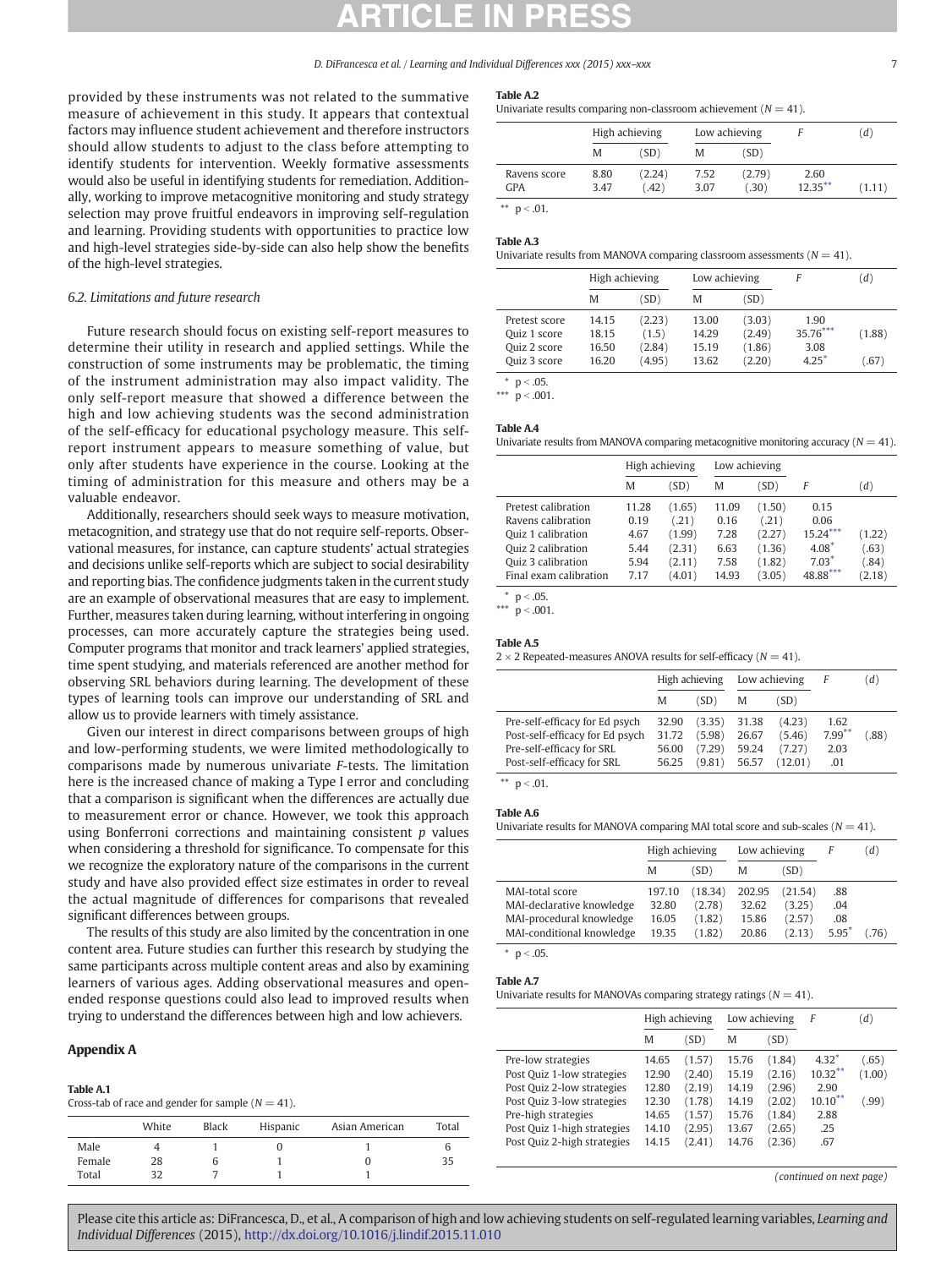#### 8 D. DiFrancesca et al. / Learning and Individual Differences xxx (2015) xxx–xxx

#### Table A.7 (continued)

|                                                    | High achieving |                  | Low achieving |                  | F           | (d) |
|----------------------------------------------------|----------------|------------------|---------------|------------------|-------------|-----|
|                                                    | M              | `SD)             | M             | (SD)             |             |     |
| Post Quiz 3-high strategies                        | 14.10          | (2.88)           | 13.81         | (2.56)           | .12         |     |
| Post Quiz 1-help strategies                        | 7.75           | (2.67)           | 8.48          | (2.14)           | .93         |     |
| Post Quiz 2-help strategies                        | 8.00           | (2.85)           | 8.71          | (2.12)           | .83         |     |
| Pre-help strategies<br>Post Quiz 3-help strategies | 9.20<br>7.90   | (1.79)<br>(2.38) | 9.48<br>9.10  | (1.44)<br>(1.89) | .30<br>3.18 |     |

 $p < .05$ .

\*\*  $p < .01$ .

#### Table A.8

Coding results for individual learning goal and strategy questions.

| <b>Question themes</b>                                                                                                                                                                                                                                                                                                                             | <b>Tertiles</b>             |                                 |
|----------------------------------------------------------------------------------------------------------------------------------------------------------------------------------------------------------------------------------------------------------------------------------------------------------------------------------------------------|-----------------------------|---------------------------------|
|                                                                                                                                                                                                                                                                                                                                                    | <b>Bottom</b><br>$(N = 21)$ | Top<br>$(N = 20)$               |
| Beginning of semester survey<br>Goal setting: "A" on class quizzes at the beginning of the semester<br>Goal setting: "A" on final exam at the beginning of the semester<br>Learning goal: specific and future oriented<br>Strategies to learn information: notecards/flashcards<br>Strategies to learn information: specific mention of repetition | 9<br>10<br>11<br>10<br>6    | 11<br>10<br>13<br>6<br>$\Omega$ |
| Post Quiz 1<br>Changing learning goals<br>Changing performance goals<br>Changing strategies                                                                                                                                                                                                                                                        | 10<br>7<br>18               | 6<br>5<br>8                     |
| Post Quiz 2<br>Changing learning goals<br>Changing performance goals<br>Changing strategies                                                                                                                                                                                                                                                        | 6<br>9<br>16                | 5<br>9<br>8                     |
| Post Quiz 3<br>Changing learning goals<br>Changing performance goals<br>Changing strategies                                                                                                                                                                                                                                                        | 4<br>4<br>11                | 5<br>6<br>11                    |

#### References

Ames, C., & Archer, J. (1988). [A](https://www.researchgate.net/publication/232595363_Achievement_Goals_in_the_Classroom_Students)[chievement goals in the classroom: Student learning](http://refhub.elsevier.com/S1041-6080(15)30013-3/rf0010) [strategies and achievement motivation.](http://refhub.elsevier.com/S1041-6080(15)30013-3/rf0010) Journal of Educational Psychology, 18, 409–414. Arthur, W. J. R., & Day, D. V. (1994). [D](https://www.researchgate.net/publication/247728106_Development_of_a_Short_form_for_the_Raven_Advanced_Progressive_Matrices_Test?el=1_x_8&enrichId=rgreq-41c79f884023829bac0215c08e508d0f-XXX&enrichSource=Y292ZXJQYWdlOzI4NzUwNTA5NTtBUzozMjM0NDQ5Njc3MDY2MjhAMTQ1NDEyNjY5NzU2Nw==)[evelopment of a short form for the Raven Advanced](http://refhub.elsevier.com/S1041-6080(15)30013-3/rf0015) Progressive Matrices Test. [Educational and Psychological Measurement](http://refhub.elsevier.com/S1041-6080(15)30013-3/rf0015), 54, 394–403.

Baker, L., & Brown, A. L. (1984). [Metacognitive skills and reading. In P. D. Pearson,](http://refhub.elsevier.com/S1041-6080(15)30013-3/rf0020) [M. Kamil, R. Barr, & P. Mosenthal \(Eds.\),](http://refhub.elsevier.com/S1041-6080(15)30013-3/rf0020) Handbook of research in reading. Vol. 1.

- (pp. 353–[395\). New York: Longman.](http://refhub.elsevier.com/S1041-6080(15)30013-3/rf0020) Bandura, A. (1986). [S](https://www.researchgate.net/publication/242416080_The_Social_Foundations_of_Thought_and_Action?el=1_x_8&enrichId=rgreq-41c79f884023829bac0215c08e508d0f-XXX&enrichSource=Y292ZXJQYWdlOzI4NzUwNTA5NTtBUzozMjM0NDQ5Njc3MDY2MjhAMTQ1NDEyNjY5NzU2Nw==)[ocial foundations of thought and action.](http://refhub.elsevier.com/S1041-6080(15)30013-3/rf0025) Englewood Cliffs, NJ: [Prentice Hall.](http://refhub.elsevier.com/S1041-6080(15)30013-3/rf0025)
- Bandura, A. (1997). Self-effi[cacy: The exercise of control.](http://refhub.elsevier.com/S1041-6080(15)30013-3/rf0030) New York: Cambridge [University Press.](http://refhub.elsevier.com/S1041-6080(15)30013-3/rf0030)
- Bandura, A. (2001). [Social cognitive theory: An agentic perspective.](http://refhub.elsevier.com/S1041-6080(15)30013-3/rf0035) Annual Review of [Psychology](http://refhub.elsevier.com/S1041-6080(15)30013-3/rf0035), 52, 1–26.
- Bembenutty, H. (Ed.). (2011). [Self-regulated learning: New directions for teaching and](http://refhub.elsevier.com/S1041-6080(15)30013-3/rf0040) learning, no. 126[. Hoboken, NJ: Wiley.](http://refhub.elsevier.com/S1041-6080(15)30013-3/rf0040)
- [Bembenutty, H., Cleary, T. J., & Kitsantas, A. \(Eds.\). \(2013\).](https://www.researchgate.net/publication/281465086_Applications_of_self-regulated_learning_across_diverse_disciplines_A_tribute_to_Barry_J_Zimmerman?el=1_x_8&enrichId=rgreq-41c79f884023829bac0215c08e508d0f-XXX&enrichSource=Y292ZXJQYWdlOzI4NzUwNTA5NTtBUzozMjM0NDQ5Njc3MDY2MjhAMTQ1NDEyNjY5NzU2Nw==) [Applications of self](http://refhub.elsevier.com/S1041-6080(15)30013-3/rf0045)[regulated across diverse disciplines: A tribute to Barry J. Zimmerman](http://refhub.elsevier.com/S1041-6080(15)30013-3/rf0045). Charlotte, [NC: IAP-Information Publication.](http://refhub.elsevier.com/S1041-6080(15)30013-3/rf0045)
- Boekaerts, M. (1995). [Self-regulated](https://www.researchgate.net/publication/240240895_Self-regulated_learning_Bridging_the_gap_between_metacognitive_and_metamotivation_theories?el=1_x_8&enrichId=rgreq-41c79f884023829bac0215c08e508d0f-XXX&enrichSource=Y292ZXJQYWdlOzI4NzUwNTA5NTtBUzozMjM0NDQ5Njc3MDY2MjhAMTQ1NDEyNjY5NzU2Nw==)[learning:](https://www.researchgate.net/publication/240240895_Self-regulated_learning_Bridging_the_gap_between_metacognitive_and_metamotivation_theories?el=1_x_8&enrichId=rgreq-41c79f884023829bac0215c08e508d0f-XXX&enrichSource=Y292ZXJQYWdlOzI4NzUwNTA5NTtBUzozMjM0NDQ5Njc3MDY2MjhAMTQ1NDEyNjY5NzU2Nw==)[Bridging](https://www.researchgate.net/publication/240240895_Self-regulated_learning_Bridging_the_gap_between_metacognitive_and_metamotivation_theories?el=1_x_8&enrichId=rgreq-41c79f884023829bac0215c08e508d0f-XXX&enrichSource=Y292ZXJQYWdlOzI4NzUwNTA5NTtBUzozMjM0NDQ5Njc3MDY2MjhAMTQ1NDEyNjY5NzU2Nw==)[the](https://www.researchgate.net/publication/240240895_Self-regulated_learning_Bridging_the_gap_between_metacognitive_and_metamotivation_theories?el=1_x_8&enrichId=rgreq-41c79f884023829bac0215c08e508d0f-XXX&enrichSource=Y292ZXJQYWdlOzI4NzUwNTA5NTtBUzozMjM0NDQ5Njc3MDY2MjhAMTQ1NDEyNjY5NzU2Nw==)[gap](https://www.researchgate.net/publication/240240895_Self-regulated_learning_Bridging_the_gap_between_metacognitive_and_metamotivation_theories?el=1_x_8&enrichId=rgreq-41c79f884023829bac0215c08e508d0f-XXX&enrichSource=Y292ZXJQYWdlOzI4NzUwNTA5NTtBUzozMjM0NDQ5Njc3MDY2MjhAMTQ1NDEyNjY5NzU2Nw==)[between](https://www.researchgate.net/publication/240240895_Self-regulated_learning_Bridging_the_gap_between_metacognitive_and_metamotivation_theories?el=1_x_8&enrichId=rgreq-41c79f884023829bac0215c08e508d0f-XXX&enrichSource=Y292ZXJQYWdlOzI4NzUwNTA5NTtBUzozMjM0NDQ5Njc3MDY2MjhAMTQ1NDEyNjY5NzU2Nw==)[metacognitive](https://www.researchgate.net/publication/240240895_Self-regulated_learning_Bridging_the_gap_between_metacognitive_and_metamotivation_theories?el=1_x_8&enrichId=rgreq-41c79f884023829bac0215c08e508d0f-XXX&enrichSource=Y292ZXJQYWdlOzI4NzUwNTA5NTtBUzozMjM0NDQ5Njc3MDY2MjhAMTQ1NDEyNjY5NzU2Nw==) [and](https://www.researchgate.net/publication/240240895_Self-regulated_learning_Bridging_the_gap_between_metacognitive_and_metamotivation_theories?el=1_x_8&enrichId=rgreq-41c79f884023829bac0215c08e508d0f-XXX&enrichSource=Y292ZXJQYWdlOzI4NzUwNTA5NTtBUzozMjM0NDQ5Njc3MDY2MjhAMTQ1NDEyNjY5NzU2Nw==)[metamotivation](https://www.researchgate.net/publication/240240895_Self-regulated_learning_Bridging_the_gap_between_metacognitive_and_metamotivation_theories?el=1_x_8&enrichId=rgreq-41c79f884023829bac0215c08e508d0f-XXX&enrichSource=Y292ZXJQYWdlOzI4NzUwNTA5NTtBUzozMjM0NDQ5Njc3MDY2MjhAMTQ1NDEyNjY5NzU2Nw==)[theories.](https://www.researchgate.net/publication/240240895_Self-regulated_learning_Bridging_the_gap_between_metacognitive_and_metamotivation_theories?el=1_x_8&enrichId=rgreq-41c79f884023829bac0215c08e508d0f-XXX&enrichSource=Y292ZXJQYWdlOzI4NzUwNTA5NTtBUzozMjM0NDQ5Njc3MDY2MjhAMTQ1NDEyNjY5NzU2Nw==) Educational Psychologist, 30, 195–200.
- Bol, L., & Hacker, D. L. (2001). [A](https://www.researchgate.net/publication/249038719_A_Comparison_of_the_Effects_of_Practice_Tests_and_Traditional_Review_on_Performance_and_Calibration?el=1_x_8&enrichId=rgreq-41c79f884023829bac0215c08e508d0f-XXX&enrichSource=Y292ZXJQYWdlOzI4NzUwNTA5NTtBUzozMjM0NDQ5Njc3MDY2MjhAMTQ1NDEyNjY5NzU2Nw==)[comparison](https://www.researchgate.net/publication/249038719_A_Comparison_of_the_Effects_of_Practice_Tests_and_Traditional_Review_on_Performance_and_Calibration?el=1_x_8&enrichId=rgreq-41c79f884023829bac0215c08e508d0f-XXX&enrichSource=Y292ZXJQYWdlOzI4NzUwNTA5NTtBUzozMjM0NDQ5Njc3MDY2MjhAMTQ1NDEyNjY5NzU2Nw==)[of](https://www.researchgate.net/publication/249038719_A_Comparison_of_the_Effects_of_Practice_Tests_and_Traditional_Review_on_Performance_and_Calibration?el=1_x_8&enrichId=rgreq-41c79f884023829bac0215c08e508d0f-XXX&enrichSource=Y292ZXJQYWdlOzI4NzUwNTA5NTtBUzozMjM0NDQ5Njc3MDY2MjhAMTQ1NDEyNjY5NzU2Nw==)[the](https://www.researchgate.net/publication/249038719_A_Comparison_of_the_Effects_of_Practice_Tests_and_Traditional_Review_on_Performance_and_Calibration?el=1_x_8&enrichId=rgreq-41c79f884023829bac0215c08e508d0f-XXX&enrichSource=Y292ZXJQYWdlOzI4NzUwNTA5NTtBUzozMjM0NDQ5Njc3MDY2MjhAMTQ1NDEyNjY5NzU2Nw==)[effects](https://www.researchgate.net/publication/249038719_A_Comparison_of_the_Effects_of_Practice_Tests_and_Traditional_Review_on_Performance_and_Calibration?el=1_x_8&enrichId=rgreq-41c79f884023829bac0215c08e508d0f-XXX&enrichSource=Y292ZXJQYWdlOzI4NzUwNTA5NTtBUzozMjM0NDQ5Njc3MDY2MjhAMTQ1NDEyNjY5NzU2Nw==)[of](https://www.researchgate.net/publication/249038719_A_Comparison_of_the_Effects_of_Practice_Tests_and_Traditional_Review_on_Performance_and_Calibration?el=1_x_8&enrichId=rgreq-41c79f884023829bac0215c08e508d0f-XXX&enrichSource=Y292ZXJQYWdlOzI4NzUwNTA5NTtBUzozMjM0NDQ5Njc3MDY2MjhAMTQ1NDEyNjY5NzU2Nw==)[practice](https://www.researchgate.net/publication/249038719_A_Comparison_of_the_Effects_of_Practice_Tests_and_Traditional_Review_on_Performance_and_Calibration?el=1_x_8&enrichId=rgreq-41c79f884023829bac0215c08e508d0f-XXX&enrichSource=Y292ZXJQYWdlOzI4NzUwNTA5NTtBUzozMjM0NDQ5Njc3MDY2MjhAMTQ1NDEyNjY5NzU2Nw==)[tests](https://www.researchgate.net/publication/249038719_A_Comparison_of_the_Effects_of_Practice_Tests_and_Traditional_Review_on_Performance_and_Calibration?el=1_x_8&enrichId=rgreq-41c79f884023829bac0215c08e508d0f-XXX&enrichSource=Y292ZXJQYWdlOzI4NzUwNTA5NTtBUzozMjM0NDQ5Njc3MDY2MjhAMTQ1NDEyNjY5NzU2Nw==)[and](https://www.researchgate.net/publication/249038719_A_Comparison_of_the_Effects_of_Practice_Tests_and_Traditional_Review_on_Performance_and_Calibration?el=1_x_8&enrichId=rgreq-41c79f884023829bac0215c08e508d0f-XXX&enrichSource=Y292ZXJQYWdlOzI4NzUwNTA5NTtBUzozMjM0NDQ5Njc3MDY2MjhAMTQ1NDEyNjY5NzU2Nw==) [traditional](https://www.researchgate.net/publication/249038719_A_Comparison_of_the_Effects_of_Practice_Tests_and_Traditional_Review_on_Performance_and_Calibration?el=1_x_8&enrichId=rgreq-41c79f884023829bac0215c08e508d0f-XXX&enrichSource=Y292ZXJQYWdlOzI4NzUwNTA5NTtBUzozMjM0NDQ5Njc3MDY2MjhAMTQ1NDEyNjY5NzU2Nw==)[review](https://www.researchgate.net/publication/249038719_A_Comparison_of_the_Effects_of_Practice_Tests_and_Traditional_Review_on_Performance_and_Calibration?el=1_x_8&enrichId=rgreq-41c79f884023829bac0215c08e508d0f-XXX&enrichSource=Y292ZXJQYWdlOzI4NzUwNTA5NTtBUzozMjM0NDQ5Njc3MDY2MjhAMTQ1NDEyNjY5NzU2Nw==)[on](https://www.researchgate.net/publication/249038719_A_Comparison_of_the_Effects_of_Practice_Tests_and_Traditional_Review_on_Performance_and_Calibration?el=1_x_8&enrichId=rgreq-41c79f884023829bac0215c08e508d0f-XXX&enrichSource=Y292ZXJQYWdlOzI4NzUwNTA5NTtBUzozMjM0NDQ5Njc3MDY2MjhAMTQ1NDEyNjY5NzU2Nw==)[performance](https://www.researchgate.net/publication/249038719_A_Comparison_of_the_Effects_of_Practice_Tests_and_Traditional_Review_on_Performance_and_Calibration?el=1_x_8&enrichId=rgreq-41c79f884023829bac0215c08e508d0f-XXX&enrichSource=Y292ZXJQYWdlOzI4NzUwNTA5NTtBUzozMjM0NDQ5Njc3MDY2MjhAMTQ1NDEyNjY5NzU2Nw==)[and](https://www.researchgate.net/publication/249038719_A_Comparison_of_the_Effects_of_Practice_Tests_and_Traditional_Review_on_Performance_and_Calibration?el=1_x_8&enrichId=rgreq-41c79f884023829bac0215c08e508d0f-XXX&enrichSource=Y292ZXJQYWdlOzI4NzUwNTA5NTtBUzozMjM0NDQ5Njc3MDY2MjhAMTQ1NDEyNjY5NzU2Nw==)[calibration.](https://www.researchgate.net/publication/249038719_A_Comparison_of_the_Effects_of_Practice_Tests_and_Traditional_Review_on_Performance_and_Calibration?el=1_x_8&enrichId=rgreq-41c79f884023829bac0215c08e508d0f-XXX&enrichSource=Y292ZXJQYWdlOzI4NzUwNTA5NTtBUzozMjM0NDQ5Njc3MDY2MjhAMTQ1NDEyNjY5NzU2Nw==) The Journal of Experimental [Education](https://www.researchgate.net/publication/249038719_A_Comparison_of_the_Effects_of_Practice_Tests_and_Traditional_Review_on_Performance_and_Calibration?el=1_x_8&enrichId=rgreq-41c79f884023829bac0215c08e508d0f-XXX&enrichSource=Y292ZXJQYWdlOzI4NzUwNTA5NTtBUzozMjM0NDQ5Njc3MDY2MjhAMTQ1NDEyNjY5NzU2Nw==), 69, 133–151.
- Bong, M., & Skaalvik, E. M. (2003). [Academic self-concept and self-ef](http://refhub.elsevier.com/S1041-6080(15)30013-3/rf0060)ficacy: How different are they really? [Educational Psychology Review](http://refhub.elsevier.com/S1041-6080(15)30013-3/rf0060), 15, 1–40.
- Bouffard-Bouchard, T. (1994). [Effect](https://www.researchgate.net/publication/254110554_Effect_of_Activating_Conditional_Knowledge_on_Self-efficacy_and_Comprehension_Monitoring?el=1_x_8&enrichId=rgreq-41c79f884023829bac0215c08e508d0f-XXX&enrichSource=Y292ZXJQYWdlOzI4NzUwNTA5NTtBUzozMjM0NDQ5Njc3MDY2MjhAMTQ1NDEyNjY5NzU2Nw==)[of](https://www.researchgate.net/publication/254110554_Effect_of_Activating_Conditional_Knowledge_on_Self-efficacy_and_Comprehension_Monitoring?el=1_x_8&enrichId=rgreq-41c79f884023829bac0215c08e508d0f-XXX&enrichSource=Y292ZXJQYWdlOzI4NzUwNTA5NTtBUzozMjM0NDQ5Njc3MDY2MjhAMTQ1NDEyNjY5NzU2Nw==)[activating](https://www.researchgate.net/publication/254110554_Effect_of_Activating_Conditional_Knowledge_on_Self-efficacy_and_Comprehension_Monitoring?el=1_x_8&enrichId=rgreq-41c79f884023829bac0215c08e508d0f-XXX&enrichSource=Y292ZXJQYWdlOzI4NzUwNTA5NTtBUzozMjM0NDQ5Njc3MDY2MjhAMTQ1NDEyNjY5NzU2Nw==)[conditional](https://www.researchgate.net/publication/254110554_Effect_of_Activating_Conditional_Knowledge_on_Self-efficacy_and_Comprehension_Monitoring?el=1_x_8&enrichId=rgreq-41c79f884023829bac0215c08e508d0f-XXX&enrichSource=Y292ZXJQYWdlOzI4NzUwNTA5NTtBUzozMjM0NDQ5Njc3MDY2MjhAMTQ1NDEyNjY5NzU2Nw==)[knowledge](https://www.researchgate.net/publication/254110554_Effect_of_Activating_Conditional_Knowledge_on_Self-efficacy_and_Comprehension_Monitoring?el=1_x_8&enrichId=rgreq-41c79f884023829bac0215c08e508d0f-XXX&enrichSource=Y292ZXJQYWdlOzI4NzUwNTA5NTtBUzozMjM0NDQ5Njc3MDY2MjhAMTQ1NDEyNjY5NzU2Nw==)[on](https://www.researchgate.net/publication/254110554_Effect_of_Activating_Conditional_Knowledge_on_Self-efficacy_and_Comprehension_Monitoring?el=1_x_8&enrichId=rgreq-41c79f884023829bac0215c08e508d0f-XXX&enrichSource=Y292ZXJQYWdlOzI4NzUwNTA5NTtBUzozMjM0NDQ5Njc3MDY2MjhAMTQ1NDEyNjY5NzU2Nw==) self-effi[cacy](https://www.researchgate.net/publication/254110554_Effect_of_Activating_Conditional_Knowledge_on_Self-efficacy_and_Comprehension_Monitoring?el=1_x_8&enrichId=rgreq-41c79f884023829bac0215c08e508d0f-XXX&enrichSource=Y292ZXJQYWdlOzI4NzUwNTA5NTtBUzozMjM0NDQ5Njc3MDY2MjhAMTQ1NDEyNjY5NzU2Nw==)[and](https://www.researchgate.net/publication/254110554_Effect_of_Activating_Conditional_Knowledge_on_Self-efficacy_and_Comprehension_Monitoring?el=1_x_8&enrichId=rgreq-41c79f884023829bac0215c08e508d0f-XXX&enrichSource=Y292ZXJQYWdlOzI4NzUwNTA5NTtBUzozMjM0NDQ5Njc3MDY2MjhAMTQ1NDEyNjY5NzU2Nw==)[comprehension](https://www.researchgate.net/publication/254110554_Effect_of_Activating_Conditional_Knowledge_on_Self-efficacy_and_Comprehension_Monitoring?el=1_x_8&enrichId=rgreq-41c79f884023829bac0215c08e508d0f-XXX&enrichSource=Y292ZXJQYWdlOzI4NzUwNTA5NTtBUzozMjM0NDQ5Njc3MDY2MjhAMTQ1NDEyNjY5NzU2Nw==)[monitoring.](https://www.researchgate.net/publication/254110554_Effect_of_Activating_Conditional_Knowledge_on_Self-efficacy_and_Comprehension_Monitoring?el=1_x_8&enrichId=rgreq-41c79f884023829bac0215c08e508d0f-XXX&enrichSource=Y292ZXJQYWdlOzI4NzUwNTA5NTtBUzozMjM0NDQ5Njc3MDY2MjhAMTQ1NDEyNjY5NzU2Nw==) International Journal of Behavioral [Development](http://refhub.elsevier.com/S1041-6080(15)30013-3/rf0065), 17, 577–592.
- Butler, D., & Winne, P. (1995). [F](https://www.researchgate.net/publication/243774262_Feedback_and_Self-Regulated_Learning_A_Theoretical_Synthesis?el=1_x_8&enrichId=rgreq-41c79f884023829bac0215c08e508d0f-XXX&enrichSource=Y292ZXJQYWdlOzI4NzUwNTA5NTtBUzozMjM0NDQ5Njc3MDY2MjhAMTQ1NDEyNjY5NzU2Nw==)[eedback and self-regulated learning: A theoretical synthe](http://refhub.elsevier.com/S1041-6080(15)30013-3/rf0070)sis. [Review of Educational Research](http://refhub.elsevier.com/S1041-6080(15)30013-3/rf0070), 65, 245–281.
- Cao, L., & Nietfeld, J. L. (2007a). [College students' metacognitive awareness of](http://refhub.elsevier.com/S1041-6080(15)30013-3/rf0075) diffi[culties in learning the class content does not automatically lead to](http://refhub.elsevier.com/S1041-6080(15)30013-3/rf0075) adjustment of study strategies. [Australian Journal of Educational and Developmental](http://refhub.elsevier.com/S1041-6080(15)30013-3/rf0075) [Psychology](http://refhub.elsevier.com/S1041-6080(15)30013-3/rf0075), 7, 31–46.
- Cao, L., & Nietfeld, J. L. (2007b). [Examining relationships between achievement goals,](http://refhub.elsevier.com/S1041-6080(15)30013-3/rf0080) [study strategy, and class performance in educational psychology.](http://refhub.elsevier.com/S1041-6080(15)30013-3/rf0080) Teaching [Educational Psychology](http://refhub.elsevier.com/S1041-6080(15)30013-3/rf0080), 2, 1–20.
- Cleary, T., & Zimmerman, B. J. (2001). [Self-regulation differences during athletic practice](http://refhub.elsevier.com/S1041-6080(15)30013-3/rf0085) [by experts, non-experts, and novices.](http://refhub.elsevier.com/S1041-6080(15)30013-3/rf0085) Journal of Applied Sport Psychology, 13, 61–82.
- Cohen, M. T. (2012). [The importance of self-regulation for college student learning.](http://refhub.elsevier.com/S1041-6080(15)30013-3/rf0090) [College Student Journal](http://refhub.elsevier.com/S1041-6080(15)30013-3/rf0090), 46, 892–902.
- Dembo, M., & Seli, H. (2012). [Motivation and learning strategies for college success: A focus](http://refhub.elsevier.com/S1041-6080(15)30013-3/rf0095) on self-regulated learning [\(4th ed.\). New York: Taylor & Francis.](http://refhub.elsevier.com/S1041-6080(15)30013-3/rf0095) [Dinsmore, D., Alexander, P. A., & Loughlin, S. M. \(2008\).](https://www.researchgate.net/publication/225715021_Focusing_the_Conceptual_Lens_on_Metacognition_Self-regulation_and_Self-regulated_Learning?el=1_x_8&enrichId=rgreq-41c79f884023829bac0215c08e508d0f-XXX&enrichSource=Y292ZXJQYWdlOzI4NzUwNTA5NTtBUzozMjM0NDQ5Njc3MDY2MjhAMTQ1NDEyNjY5NzU2Nw==) [Focusing the conceptual lens on](http://refhub.elsevier.com/S1041-6080(15)30013-3/rf0100)
- [metacognition, self-regulation, and self-regulated learning.](http://refhub.elsevier.com/S1041-6080(15)30013-3/rf0100) Educational Psychology [Review](http://refhub.elsevier.com/S1041-6080(15)30013-3/rf0100), 20, 391–409.
- Dunlosky, J., & Metcalfe, J. (2009). Metacognition. [Beverly Hills, CA: SAGE.](http://refhub.elsevier.com/S1041-6080(15)30013-3/rf0105)
- Flavell, J. H. (1979). [Metacognition and cognitive monitoring: A new area of cognitive](http://refhub.elsevier.com/S1041-6080(15)30013-3/rf0135)[developmental inquiry.](http://refhub.elsevier.com/S1041-6080(15)30013-3/rf0135) American Psychologist, 34, 906–911. [Graham, S., Harris, K. R., & Olinghouse, N. \(2007\).](https://www.researchgate.net/publication/292019765_Addressing_executive_function_problems_in_writing_An_example_from_the_self-regulated_strategy_development_model?el=1_x_8&enrichId=rgreq-41c79f884023829bac0215c08e508d0f-XXX&enrichSource=Y292ZXJQYWdlOzI4NzUwNTA5NTtBUzozMjM0NDQ5Njc3MDY2MjhAMTQ1NDEyNjY5NzU2Nw==) [Addressing executive function problems](http://refhub.elsevier.com/S1041-6080(15)30013-3/rf0140)
- [in writing: An example from the self-regulated strategy development model. In L.](http://refhub.elsevier.com/S1041-6080(15)30013-3/rf0140) Meltzer (Ed.), [Executive function in education: From theory to practice](http://refhub.elsevier.com/S1041-6080(15)30013-3/rf0140) (pp. 216–236). [New York: Guilford.](http://refhub.elsevier.com/S1041-6080(15)30013-3/rf0140)
- [Hacker, D. J., Bol, L., Horgan, D. D., & Rakow, E. A. \(2000\).](https://www.researchgate.net/publication/232572499_Test_Prediction_and_Performance_in_a_Classroom_Context?el=1_x_8&enrichId=rgreq-41c79f884023829bac0215c08e508d0f-XXX&enrichSource=Y292ZXJQYWdlOzI4NzUwNTA5NTtBUzozMjM0NDQ5Njc3MDY2MjhAMTQ1NDEyNjY5NzU2Nw==) [Test prediction and performance](http://refhub.elsevier.com/S1041-6080(15)30013-3/rf0145) in a classroom context. [Journal of Educational Psychology](http://refhub.elsevier.com/S1041-6080(15)30013-3/rf0145), 92, 160–170.
- Hacker, D. J., Dunlosky, J., & Graesser, A. C. (Eds.). (2009). [Handbook of metacognition in](http://refhub.elsevier.com/S1041-6080(15)30013-3/rf0150) education[. NY: Routledge.](http://refhub.elsevier.com/S1041-6080(15)30013-3/rf0150)
- Komarraju, M., & Nadler, D. (2013). Self-effi[cacy and academic achievement: Why do](http://refhub.elsevier.com/S1041-6080(15)30013-3/rf0155) [implicit beliefs, goals, and effort regulation matter?](http://refhub.elsevier.com/S1041-6080(15)30013-3/rf0155) Learning and Individual [Differences](http://refhub.elsevier.com/S1041-6080(15)30013-3/rf0155), 25, 67–72.
- Luftenegger, M., Schober, B., Schoot, R. V. D., Wagner, P., Finsterwald, M., & Spiel, C. (2012). [Lifelong learning as a goal: Do autonomy and self-regulation in school result](http://refhub.elsevier.com/S1041-6080(15)30013-3/rf0160) [in well prepared pupils?](http://refhub.elsevier.com/S1041-6080(15)30013-3/rf0160) Learning and Instruction, 22, 27–36.
- McCormick, C. B. (2003). [Metacognition and learning. In I. B. Weiner, & D. K. Freedheim](http://refhub.elsevier.com/S1041-6080(15)30013-3/rf0165) (Eds.), [Handbook of psychology, educational psychology](http://refhub.elsevier.com/S1041-6080(15)30013-3/rf0165) (pp. 79–102). New Jersey: [John Wiley & Sons, Inc.](http://refhub.elsevier.com/S1041-6080(15)30013-3/rf0165)
- Nandagopal, K., & Ericsson, K. A. (2012). [A](https://www.researchgate.net/publication/257454976_An_expert_performance_approach_to_the_study_of_individual_differences_in_self-regulated_learning_activities_in_upper-level_college_students?el=1_x_8&enrichId=rgreq-41c79f884023829bac0215c08e508d0f-XXX&enrichSource=Y292ZXJQYWdlOzI4NzUwNTA5NTtBUzozMjM0NDQ5Njc3MDY2MjhAMTQ1NDEyNjY5NzU2Nw==)[n expert performance approach to the study](http://refhub.elsevier.com/S1041-6080(15)30013-3/rf0185) [of individual differences in self-regulated learning activities in upper-level college](http://refhub.elsevier.com/S1041-6080(15)30013-3/rf0185) students. [Learning and Individual Differences](http://refhub.elsevier.com/S1041-6080(15)30013-3/rf0185), 22, 597–609.
- Nietfeld, J. L., & Cao, L. (2005). [Judgment of learning, monitoring accuracy, and student](http://refhub.elsevier.com/S1041-6080(15)30013-3/rf0190) [performance in the classroom context.](http://refhub.elsevier.com/S1041-6080(15)30013-3/rf0190) Current Issues in Education, 8(4).
- [Nietfeld, J. L., Cao, L., & Osborne, J. W. \(2006\).](https://www.researchgate.net/publication/225339577_The_effect_of_distributed_monitoring_exercises_and_feedback_on_performance_monitoring_accuracy_and_self-efficacy_Metacognition_and_Learning_1_159-179?el=1_x_8&enrichId=rgreq-41c79f884023829bac0215c08e508d0f-XXX&enrichSource=Y292ZXJQYWdlOzI4NzUwNTA5NTtBUzozMjM0NDQ5Njc3MDY2MjhAMTQ1NDEyNjY5NzU2Nw==) [The effect of distributed monitoring](http://refhub.elsevier.com/S1041-6080(15)30013-3/rf0195) [exercises and feedback on performance, monitoring accuracy, and self-ef](http://refhub.elsevier.com/S1041-6080(15)30013-3/rf0195)ficacy. [Metacognition Learning](http://refhub.elsevier.com/S1041-6080(15)30013-3/rf0195), 1, 159–179.
- [Nietfeld, J. L., Enders, C. K., & Schraw, G. \(2006\).](https://www.researchgate.net/publication/247728585_A_Monte_Carlo_Comparison_of_Measures_of_Relative_and_Absolute_Monitoring_Accuracy?el=1_x_8&enrichId=rgreq-41c79f884023829bac0215c08e508d0f-XXX&enrichSource=Y292ZXJQYWdlOzI4NzUwNTA5NTtBUzozMjM0NDQ5Njc3MDY2MjhAMTQ1NDEyNjY5NzU2Nw==) [A Monte Carlo comparison of measures of](http://refhub.elsevier.com/S1041-6080(15)30013-3/rf0200) [relative and absolute monitoring accuracy.](http://refhub.elsevier.com/S1041-6080(15)30013-3/rf0200) Educational and Psychological [Measurement](http://refhub.elsevier.com/S1041-6080(15)30013-3/rf0200), 66, 258–271.
- [Nietfeld, J. L., Shores, L. R., & Hoffmann, K. F. \(2014\).](https://www.researchgate.net/publication/266617004_Self-Regulation_and_Gender_Within_a_Game-Based_Learning_Environment?el=1_x_8&enrichId=rgreq-41c79f884023829bac0215c08e508d0f-XXX&enrichSource=Y292ZXJQYWdlOzI4NzUwNTA5NTtBUzozMjM0NDQ5Njc3MDY2MjhAMTQ1NDEyNjY5NzU2Nw==) [Self-regulation and gender within a](http://refhub.elsevier.com/S1041-6080(15)30013-3/rf0205) [game-based learning environment.](http://refhub.elsevier.com/S1041-6080(15)30013-3/rf0205) Journal of Educational Psychology, 106, 961–973.
- Pajares, F., & Valiante, G. (2002). Students' self-effi[cacy](https://www.researchgate.net/publication/247864761_Students)[in](https://www.researchgate.net/publication/247864761_Students)[their](https://www.researchgate.net/publication/247864761_Students)[self-regulated](https://www.researchgate.net/publication/247864761_Students)[learning](https://www.researchgate.net/publication/247864761_Students) [strategies:](https://www.researchgate.net/publication/247864761_Students)[A](https://www.researchgate.net/publication/247864761_Students)[developmental](https://www.researchgate.net/publication/247864761_Students)[perspective.](https://www.researchgate.net/publication/247864761_Students) Psychologia, 45, 211–221.
- Pintrich, P. R. (2003). [A](https://www.researchgate.net/publication/244959338_A_Motivational_Science_Perspective_on_the_Role_of_Student_Motivation_in_Learning_and_Teaching_Contexts?el=1_x_8&enrichId=rgreq-41c79f884023829bac0215c08e508d0f-XXX&enrichSource=Y292ZXJQYWdlOzI4NzUwNTA5NTtBUzozMjM0NDQ5Njc3MDY2MjhAMTQ1NDEyNjY5NzU2Nw==)[motivational](https://www.researchgate.net/publication/244959338_A_Motivational_Science_Perspective_on_the_Role_of_Student_Motivation_in_Learning_and_Teaching_Contexts?el=1_x_8&enrichId=rgreq-41c79f884023829bac0215c08e508d0f-XXX&enrichSource=Y292ZXJQYWdlOzI4NzUwNTA5NTtBUzozMjM0NDQ5Njc3MDY2MjhAMTQ1NDEyNjY5NzU2Nw==)[science](https://www.researchgate.net/publication/244959338_A_Motivational_Science_Perspective_on_the_Role_of_Student_Motivation_in_Learning_and_Teaching_Contexts?el=1_x_8&enrichId=rgreq-41c79f884023829bac0215c08e508d0f-XXX&enrichSource=Y292ZXJQYWdlOzI4NzUwNTA5NTtBUzozMjM0NDQ5Njc3MDY2MjhAMTQ1NDEyNjY5NzU2Nw==)[perspective](https://www.researchgate.net/publication/244959338_A_Motivational_Science_Perspective_on_the_Role_of_Student_Motivation_in_Learning_and_Teaching_Contexts?el=1_x_8&enrichId=rgreq-41c79f884023829bac0215c08e508d0f-XXX&enrichSource=Y292ZXJQYWdlOzI4NzUwNTA5NTtBUzozMjM0NDQ5Njc3MDY2MjhAMTQ1NDEyNjY5NzU2Nw==)[on](https://www.researchgate.net/publication/244959338_A_Motivational_Science_Perspective_on_the_Role_of_Student_Motivation_in_Learning_and_Teaching_Contexts?el=1_x_8&enrichId=rgreq-41c79f884023829bac0215c08e508d0f-XXX&enrichSource=Y292ZXJQYWdlOzI4NzUwNTA5NTtBUzozMjM0NDQ5Njc3MDY2MjhAMTQ1NDEyNjY5NzU2Nw==)[the](https://www.researchgate.net/publication/244959338_A_Motivational_Science_Perspective_on_the_Role_of_Student_Motivation_in_Learning_and_Teaching_Contexts?el=1_x_8&enrichId=rgreq-41c79f884023829bac0215c08e508d0f-XXX&enrichSource=Y292ZXJQYWdlOzI4NzUwNTA5NTtBUzozMjM0NDQ5Njc3MDY2MjhAMTQ1NDEyNjY5NzU2Nw==)[role](https://www.researchgate.net/publication/244959338_A_Motivational_Science_Perspective_on_the_Role_of_Student_Motivation_in_Learning_and_Teaching_Contexts?el=1_x_8&enrichId=rgreq-41c79f884023829bac0215c08e508d0f-XXX&enrichSource=Y292ZXJQYWdlOzI4NzUwNTA5NTtBUzozMjM0NDQ5Njc3MDY2MjhAMTQ1NDEyNjY5NzU2Nw==)[of](https://www.researchgate.net/publication/244959338_A_Motivational_Science_Perspective_on_the_Role_of_Student_Motivation_in_Learning_and_Teaching_Contexts?el=1_x_8&enrichId=rgreq-41c79f884023829bac0215c08e508d0f-XXX&enrichSource=Y292ZXJQYWdlOzI4NzUwNTA5NTtBUzozMjM0NDQ5Njc3MDY2MjhAMTQ1NDEyNjY5NzU2Nw==)[student](https://www.researchgate.net/publication/244959338_A_Motivational_Science_Perspective_on_the_Role_of_Student_Motivation_in_Learning_and_Teaching_Contexts?el=1_x_8&enrichId=rgreq-41c79f884023829bac0215c08e508d0f-XXX&enrichSource=Y292ZXJQYWdlOzI4NzUwNTA5NTtBUzozMjM0NDQ5Njc3MDY2MjhAMTQ1NDEyNjY5NzU2Nw==)[motivation](https://www.researchgate.net/publication/244959338_A_Motivational_Science_Perspective_on_the_Role_of_Student_Motivation_in_Learning_and_Teaching_Contexts?el=1_x_8&enrichId=rgreq-41c79f884023829bac0215c08e508d0f-XXX&enrichSource=Y292ZXJQYWdlOzI4NzUwNTA5NTtBUzozMjM0NDQ5Njc3MDY2MjhAMTQ1NDEyNjY5NzU2Nw==) [in](https://www.researchgate.net/publication/244959338_A_Motivational_Science_Perspective_on_the_Role_of_Student_Motivation_in_Learning_and_Teaching_Contexts?el=1_x_8&enrichId=rgreq-41c79f884023829bac0215c08e508d0f-XXX&enrichSource=Y292ZXJQYWdlOzI4NzUwNTA5NTtBUzozMjM0NDQ5Njc3MDY2MjhAMTQ1NDEyNjY5NzU2Nw==)[learning](https://www.researchgate.net/publication/244959338_A_Motivational_Science_Perspective_on_the_Role_of_Student_Motivation_in_Learning_and_Teaching_Contexts?el=1_x_8&enrichId=rgreq-41c79f884023829bac0215c08e508d0f-XXX&enrichSource=Y292ZXJQYWdlOzI4NzUwNTA5NTtBUzozMjM0NDQ5Njc3MDY2MjhAMTQ1NDEyNjY5NzU2Nw==)[and](https://www.researchgate.net/publication/244959338_A_Motivational_Science_Perspective_on_the_Role_of_Student_Motivation_in_Learning_and_Teaching_Contexts?el=1_x_8&enrichId=rgreq-41c79f884023829bac0215c08e508d0f-XXX&enrichSource=Y292ZXJQYWdlOzI4NzUwNTA5NTtBUzozMjM0NDQ5Njc3MDY2MjhAMTQ1NDEyNjY5NzU2Nw==)[teaching](https://www.researchgate.net/publication/244959338_A_Motivational_Science_Perspective_on_the_Role_of_Student_Motivation_in_Learning_and_Teaching_Contexts?el=1_x_8&enrichId=rgreq-41c79f884023829bac0215c08e508d0f-XXX&enrichSource=Y292ZXJQYWdlOzI4NzUwNTA5NTtBUzozMjM0NDQ5Njc3MDY2MjhAMTQ1NDEyNjY5NzU2Nw==)[contexts.](https://www.researchgate.net/publication/244959338_A_Motivational_Science_Perspective_on_the_Role_of_Student_Motivation_in_Learning_and_Teaching_Contexts?el=1_x_8&enrichId=rgreq-41c79f884023829bac0215c08e508d0f-XXX&enrichSource=Y292ZXJQYWdlOzI4NzUwNTA5NTtBUzozMjM0NDQ5Njc3MDY2MjhAMTQ1NDEyNjY5NzU2Nw==) Journal of Educational Psychology, 95(4), 667–686.
- [Pintrich, P. R., & De Groot, E. V. \(1990\).](https://www.researchgate.net/publication/280758090_Motivational_and_Self-Regulated_Learning_Components_of_Classroom_Academic_Performance?el=1_x_8&enrichId=rgreq-41c79f884023829bac0215c08e508d0f-XXX&enrichSource=Y292ZXJQYWdlOzI4NzUwNTA5NTtBUzozMjM0NDQ5Njc3MDY2MjhAMTQ1NDEyNjY5NzU2Nw==) [Motivational and self-regulated learning](http://refhub.elsevier.com/S1041-6080(15)30013-3/rf0230) [components of classroom academic performance.](http://refhub.elsevier.com/S1041-6080(15)30013-3/rf0230) Journal of Educational Psychology, 82[, 33](http://refhub.elsevier.com/S1041-6080(15)30013-3/rf0230)–40.
- Pintrich, P. R. (2000). [T](https://www.researchgate.net/publication/243783698_The_Role_of_Goal_Orientation_in_Self-Regulated_Learning?el=1_x_8&enrichId=rgreq-41c79f884023829bac0215c08e508d0f-XXX&enrichSource=Y292ZXJQYWdlOzI4NzUwNTA5NTtBUzozMjM0NDQ5Njc3MDY2MjhAMTQ1NDEyNjY5NzU2Nw==)[he role of goal orientation in self-regulated learning. In M.](http://refhub.elsevier.com/S1041-6080(15)30013-3/rf0235) [Boekaerts, P. R. Pintrich, & M. Zeidner \(Eds.\),](http://refhub.elsevier.com/S1041-6080(15)30013-3/rf0235) Handbook of self-regulation. San Diego, [CA: Academic Press.](http://refhub.elsevier.com/S1041-6080(15)30013-3/rf0235)
- Proctor, B. E., Prevatt, F. F., Adams, K. S., & Reaser, A. (2006). [Study skills pro](http://refhub.elsevier.com/S1041-6080(15)30013-3/rf0240)files of [normal-achieving and academically-struggling college students.](http://refhub.elsevier.com/S1041-6080(15)30013-3/rf0240) Journal of College [Student Development](http://refhub.elsevier.com/S1041-6080(15)30013-3/rf0240), 47, 37–51.
- Raven, J. C. (1962). [Advanced progressive matrices, set II.](http://refhub.elsevier.com/S1041-6080(15)30013-3/rf0245) Distributed in the United States [by the Psychological Corporation, San Antonio, Texas](http://refhub.elsevier.com/S1041-6080(15)30013-3/rf0245). London: H.K. Lewis.
- Schraw, G. (2009). A conceptual analysis of fi[ve](https://www.researchgate.net/publication/226339588_A_Conceptual_Analysis_of_Five_Measures_of_Metacognitive_Monitoring?el=1_x_8&enrichId=rgreq-41c79f884023829bac0215c08e508d0f-XXX&enrichSource=Y292ZXJQYWdlOzI4NzUwNTA5NTtBUzozMjM0NDQ5Njc3MDY2MjhAMTQ1NDEyNjY5NzU2Nw==)[measures](https://www.researchgate.net/publication/226339588_A_Conceptual_Analysis_of_Five_Measures_of_Metacognitive_Monitoring?el=1_x_8&enrichId=rgreq-41c79f884023829bac0215c08e508d0f-XXX&enrichSource=Y292ZXJQYWdlOzI4NzUwNTA5NTtBUzozMjM0NDQ5Njc3MDY2MjhAMTQ1NDEyNjY5NzU2Nw==)[of](https://www.researchgate.net/publication/226339588_A_Conceptual_Analysis_of_Five_Measures_of_Metacognitive_Monitoring?el=1_x_8&enrichId=rgreq-41c79f884023829bac0215c08e508d0f-XXX&enrichSource=Y292ZXJQYWdlOzI4NzUwNTA5NTtBUzozMjM0NDQ5Njc3MDY2MjhAMTQ1NDEyNjY5NzU2Nw==)[metacognitive](https://www.researchgate.net/publication/226339588_A_Conceptual_Analysis_of_Five_Measures_of_Metacognitive_Monitoring?el=1_x_8&enrichId=rgreq-41c79f884023829bac0215c08e508d0f-XXX&enrichSource=Y292ZXJQYWdlOzI4NzUwNTA5NTtBUzozMjM0NDQ5Njc3MDY2MjhAMTQ1NDEyNjY5NzU2Nw==)[monitoring.](https://www.researchgate.net/publication/226339588_A_Conceptual_Analysis_of_Five_Measures_of_Metacognitive_Monitoring?el=1_x_8&enrichId=rgreq-41c79f884023829bac0215c08e508d0f-XXX&enrichSource=Y292ZXJQYWdlOzI4NzUwNTA5NTtBUzozMjM0NDQ5Njc3MDY2MjhAMTQ1NDEyNjY5NzU2Nw==) [Metacognition](https://www.researchgate.net/publication/226339588_A_Conceptual_Analysis_of_Five_Measures_of_Metacognitive_Monitoring?el=1_x_8&enrichId=rgreq-41c79f884023829bac0215c08e508d0f-XXX&enrichSource=Y292ZXJQYWdlOzI4NzUwNTA5NTtBUzozMjM0NDQ5Njc3MDY2MjhAMTQ1NDEyNjY5NzU2Nw==)[and](https://www.researchgate.net/publication/226339588_A_Conceptual_Analysis_of_Five_Measures_of_Metacognitive_Monitoring?el=1_x_8&enrichId=rgreq-41c79f884023829bac0215c08e508d0f-XXX&enrichSource=Y292ZXJQYWdlOzI4NzUwNTA5NTtBUzozMjM0NDQ5Njc3MDY2MjhAMTQ1NDEyNjY5NzU2Nw==)[Learning](https://www.researchgate.net/publication/226339588_A_Conceptual_Analysis_of_Five_Measures_of_Metacognitive_Monitoring?el=1_x_8&enrichId=rgreq-41c79f884023829bac0215c08e508d0f-XXX&enrichSource=Y292ZXJQYWdlOzI4NzUwNTA5NTtBUzozMjM0NDQ5Njc3MDY2MjhAMTQ1NDEyNjY5NzU2Nw==), 4, 33–45.
- [Schraw, G., & Dennison, R. S. \(1994\).](https://www.researchgate.net/publication/257178525_Assessing_Metacognitive_Awareness?el=1_x_8&enrichId=rgreq-41c79f884023829bac0215c08e508d0f-XXX&enrichSource=Y292ZXJQYWdlOzI4NzUwNTA5NTtBUzozMjM0NDQ5Njc3MDY2MjhAMTQ1NDEyNjY5NzU2Nw==) [Assessing metacognitive awareness.](http://refhub.elsevier.com/S1041-6080(15)30013-3/rf0260) Contemporary [Educational](https://www.researchgate.net/publication/257178525_Assessing_Metacognitive_Awareness?el=1_x_8&enrichId=rgreq-41c79f884023829bac0215c08e508d0f-XXX&enrichSource=Y292ZXJQYWdlOzI4NzUwNTA5NTtBUzozMjM0NDQ5Njc3MDY2MjhAMTQ1NDEyNjY5NzU2Nw==)[Psychology](https://www.researchgate.net/publication/257178525_Assessing_Metacognitive_Awareness?el=1_x_8&enrichId=rgreq-41c79f884023829bac0215c08e508d0f-XXX&enrichSource=Y292ZXJQYWdlOzI4NzUwNTA5NTtBUzozMjM0NDQ5Njc3MDY2MjhAMTQ1NDEyNjY5NzU2Nw==), 19, 460–475.
- Schraw, G., & Moshman, D. (1995). [Metacognitive theories.](http://refhub.elsevier.com/S1041-6080(15)30013-3/rf0265) Educational Psychology [Review](http://refhub.elsevier.com/S1041-6080(15)30013-3/rf0265), 7, 351–371.
- Schunk, D. H., & Zimmerman, B. J. (Eds.). (2008). [Motivation and self-regulated learning:](http://refhub.elsevier.com/S1041-6080(15)30013-3/rf0275) [Theory, research, and applications](http://refhub.elsevier.com/S1041-6080(15)30013-3/rf0275). New York: Lawrence Erlbaum.
- [Schunk, D. H., Meece, J. L., & Pintrich, P. R. \(2013\).](https://www.researchgate.net/publication/233896244_Motivation_In_Education_Theory_Research_and_Applications?el=1_x_8&enrichId=rgreq-41c79f884023829bac0215c08e508d0f-XXX&enrichSource=Y292ZXJQYWdlOzI4NzUwNTA5NTtBUzozMjM0NDQ5Njc3MDY2MjhAMTQ1NDEyNjY5NzU2Nw==) [Motivation in education theory, research,](http://refhub.elsevier.com/S1041-6080(15)30013-3/rf0280) and applications [\(4th. ed.\). New Jersey: Pearson.](http://refhub.elsevier.com/S1041-6080(15)30013-3/rf0280)
- Sinkavich, F. G. (1991, April). [Metamemory, study strategies, and attribution style:](http://refhub.elsevier.com/S1041-6080(15)30013-3/rf0290) [Cognitive processes in classroom learning.](http://refhub.elsevier.com/S1041-6080(15)30013-3/rf0290) Paper presented at the annual meeting of [the American Educational Association, Chicago, ILL](http://refhub.elsevier.com/S1041-6080(15)30013-3/rf0290).
- Sitzmann, T., & Ely, K. (2011). [A meta-analysis of self-regulated learning in work-related](http://refhub.elsevier.com/S1041-6080(15)30013-3/rf0295) [training and educational attainment: What we know and where we need to go.](http://refhub.elsevier.com/S1041-6080(15)30013-3/rf0295) [Psychological Bulletin](http://refhub.elsevier.com/S1041-6080(15)30013-3/rf0295), 137, 421–442.
- Son, L. K., & Simon, D. A. (2012). [D](https://www.researchgate.net/publication/271922215_Distributed_Learning_Data_Metacognition_and_Educational_Implications?el=1_x_8&enrichId=rgreq-41c79f884023829bac0215c08e508d0f-XXX&enrichSource=Y292ZXJQYWdlOzI4NzUwNTA5NTtBUzozMjM0NDQ5Njc3MDY2MjhAMTQ1NDEyNjY5NzU2Nw==)[istributed learning: Data, metacognition, and](http://refhub.elsevier.com/S1041-6080(15)30013-3/rf0300) educational implications. [Educational Psychology Review](http://refhub.elsevier.com/S1041-6080(15)30013-3/rf0300), 24, 279–399.
- [Sperling, R. A., Howard, B. C., Staley, R., & DuBois, N. \(2004\).](https://www.researchgate.net/publication/248914041_Metacognition_and_Self-Regulated_Learning_Constructs?el=1_x_8&enrichId=rgreq-41c79f884023829bac0215c08e508d0f-XXX&enrichSource=Y292ZXJQYWdlOzI4NzUwNTA5NTtBUzozMjM0NDQ5Njc3MDY2MjhAMTQ1NDEyNjY5NzU2Nw==) [Metacognition and](http://refhub.elsevier.com/S1041-6080(15)30013-3/rf0305) self-regulated learning constructs. [Educational Research and Evaluation](http://refhub.elsevier.com/S1041-6080(15)30013-3/rf0305), 10, 117–[139.](http://refhub.elsevier.com/S1041-6080(15)30013-3/rf0305)
- [Sperling, R. A., Richmond, A. S., Ramsay, C. M., & Klapp, M. \(2012\).](https://www.researchgate.net/publication/233186307_The_Measurement_and_Predictive_Ability_of_Metacognition_in_Middle_School_Learners?el=1_x_8&enrichId=rgreq-41c79f884023829bac0215c08e508d0f-XXX&enrichSource=Y292ZXJQYWdlOzI4NzUwNTA5NTtBUzozMjM0NDQ5Njc3MDY2MjhAMTQ1NDEyNjY5NzU2Nw==) [The measurement and](http://refhub.elsevier.com/S1041-6080(15)30013-3/rf0310) [predictive ability of metacognition in middle school learners.](http://refhub.elsevier.com/S1041-6080(15)30013-3/rf0310) The Journal of [Educational Research](http://refhub.elsevier.com/S1041-6080(15)30013-3/rf0310), 105, 1–7.
- Tobias, S., & Everson, H. T. (2009). [The importance of knowing what you know:](http://refhub.elsevier.com/S1041-6080(15)30013-3/rf0315) [A knowledge monitoring framework for studying metacognition in education.](http://refhub.elsevier.com/S1041-6080(15)30013-3/rf0315) [In D. J. Hacker, J. Klosy, & A. C. Graesser \(Eds.\),](http://refhub.elsevier.com/S1041-6080(15)30013-3/rf0315) Handbook of metacognition in education (pp. 107-[127\). New York: Routledge.](http://refhub.elsevier.com/S1041-6080(15)30013-3/rf0315)
- [Vancouver, J. B., & Kendall, L. N. \(2006\).](https://www.researchgate.net/publication/6835944_When_self-efficacy_negatively_relates_to_motivation_and_performance_in_a_learning_context?el=1_x_8&enrichId=rgreq-41c79f884023829bac0215c08e508d0f-XXX&enrichSource=Y292ZXJQYWdlOzI4NzUwNTA5NTtBUzozMjM0NDQ5Njc3MDY2MjhAMTQ1NDEyNjY5NzU2Nw==) When self-effi[cacy negatively relates to](http://refhub.elsevier.com/S1041-6080(15)30013-3/rf0320) [motivation and performance in learning context.](http://refhub.elsevier.com/S1041-6080(15)30013-3/rf0320) Journal of Applied Psychology, 91, 1146–[1153.](http://refhub.elsevier.com/S1041-6080(15)30013-3/rf0320)